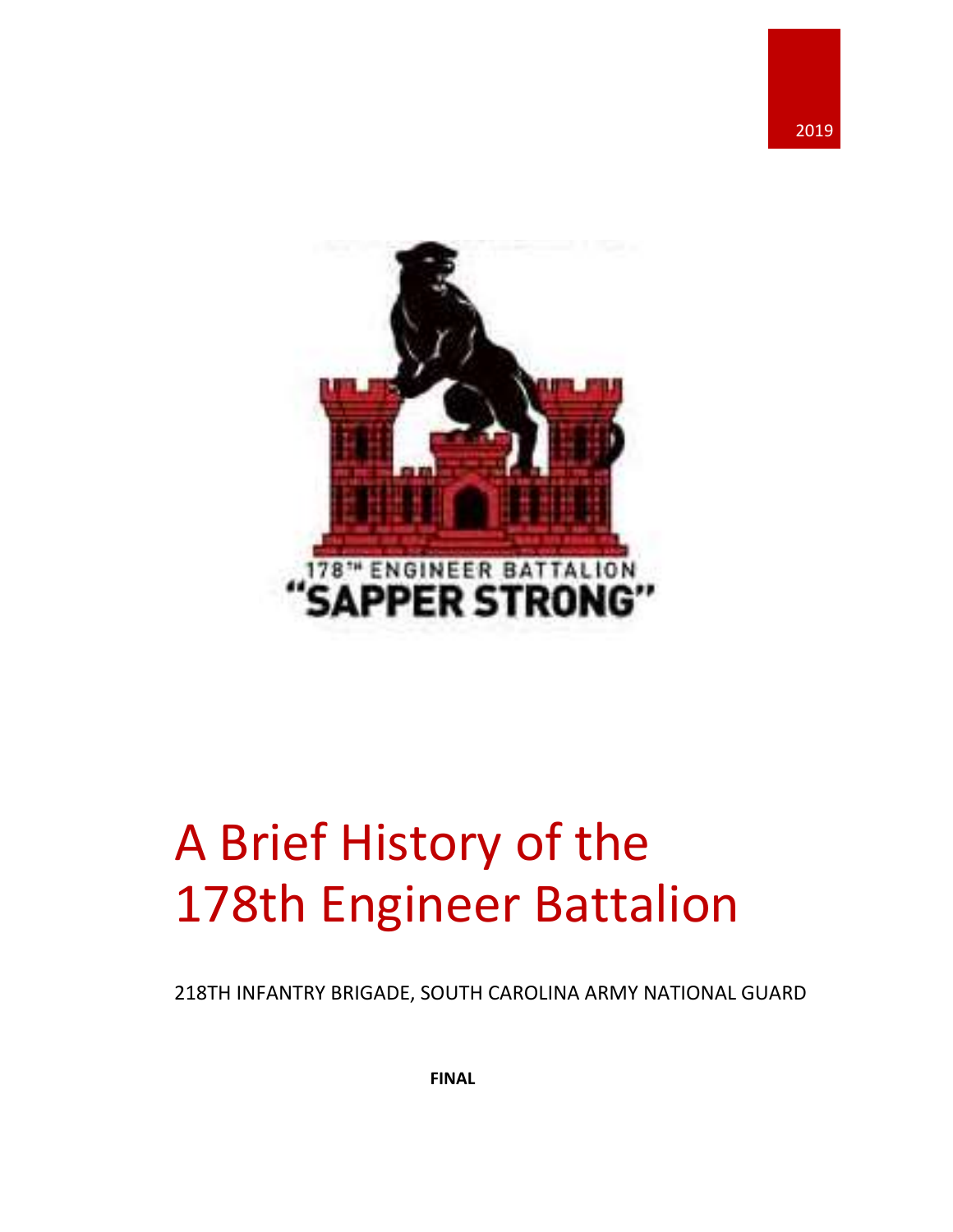**A Brief History of the 178th Engineer Battalion, 218th Infantry Brigade, South Carolina Army National Guard**

2019

Prepared by

Rachel Morgan, MA, RPA Cultural Resource Manager South Carolina Army National Guard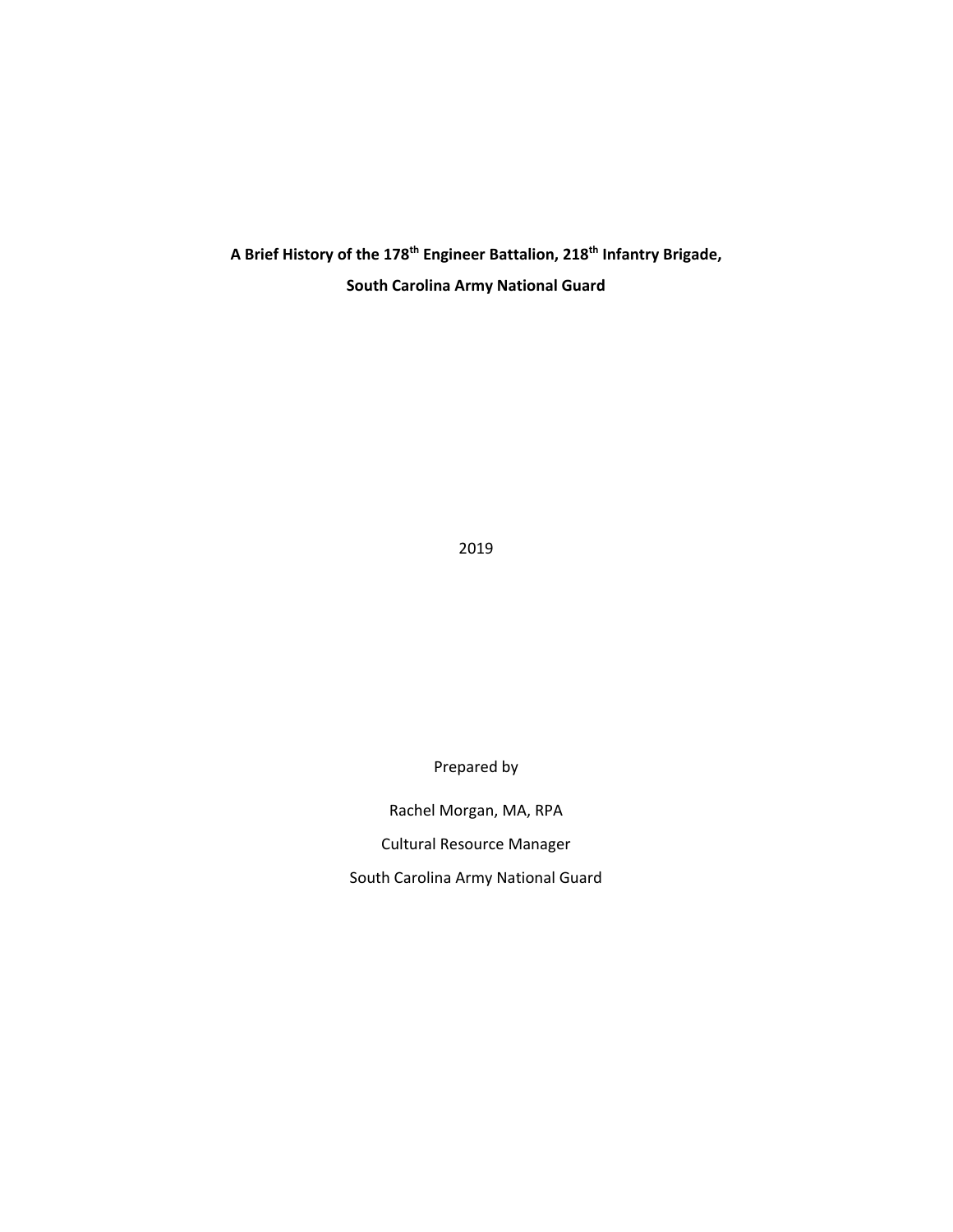## **Introduction**

The 178<sup>th</sup> Engineer Battalion belongs to the 218<sup>th</sup> Infantry Brigade of the 59<sup>th</sup> Troop Command. This South Carolina Army National Guard unit is composed of five companies Headquarters and Headquarters Company, Forward Support Company, 174<sup>th</sup> Engineer Company, 1223<sup>rd</sup> Engineer Company, 1222<sup>nd</sup> Engineer Company, and the 1782<sup>nd</sup> Engineer Company. The Battalion's headquarters is in Rock Hill, York County, South Carolina. The 178<sup>th</sup> Engineer Battalion has a rich history of service and sacrifice with roots in global battles of the twentieth century. Today, the unit continues to employ its unique skillset across both the State of South Carolina and the world to support, protect, and defend citizens of the United States of America.

#### **Lineages and Honors**

The 178<sup>th</sup> Engineer Battalion's history is uniquely intertwined with the history of the National Guard in Rock Hill. The Army National Guard emerged during the nation's earliest conflicts and mirrored the British militia service. The makers of the Constitution confirmed the necessity of these soldiers in 1789 and the Guard has continued to evolve to meet the nation's challenges ever since.<sup>1</sup> Men from Rock Hill are believed to have participated in many of the country's early struggles including the Cherokee War (1757‐ 1761), the American Revolution (1765‐1783), the War of 1812 (1812‐1815), the Seminole War (1817‐ 1858), and the Spanish American War (1898).<sup>2</sup> During these conflicts, units from across the State were called upon, but specific documentation of these historic units participation has yet to be located.<sup>3</sup>

During the Civil War, units with ties to the 2d Battalion, 263d Armor fought in many campaigns. Volunteer militia played a critical role throughout this conflict. Off the battlefield, these men were tasked primarily with confiscating and guarding useful federal facilities including forts, arsenals, and mints.<sup>4</sup> Of course, they also were called upon to fight in battles acrossthe nation. Historically, the 2d Battalion, 263d Armor claims ties to soldiers who fought in Stonewall Jackson's Corps and under General Micah Jenkins, A.P. Hill, General Wade Hampton, and General Dorsey Pender.<sup>5</sup> After the South's defeat in 1865, Reconstruction

<sup>1</sup> Doubler, Michael D. (2001) I Am the Guard: A History of the Army National Guard, 1636‐2000. Washington D.C.: Department of the Army Pamphlet No. 130‐1, xvii.

<sup>&</sup>lt;sup>2</sup> Plaag, Eric W. (2011) Historical Survey and Evaluation of 15 SCARNG Armory Complexes, South Carolina. Prepared for the South Carolina Army National Guard, 166.

<sup>&</sup>lt;sup>3</sup> Rhodes, Gwen R. (1988) South Carolina Army National Guard. Dallas: Taylor Publishing Company, 353.

<sup>4</sup> Doubler 2001: 101

<sup>5</sup> Rhodes 1988: 353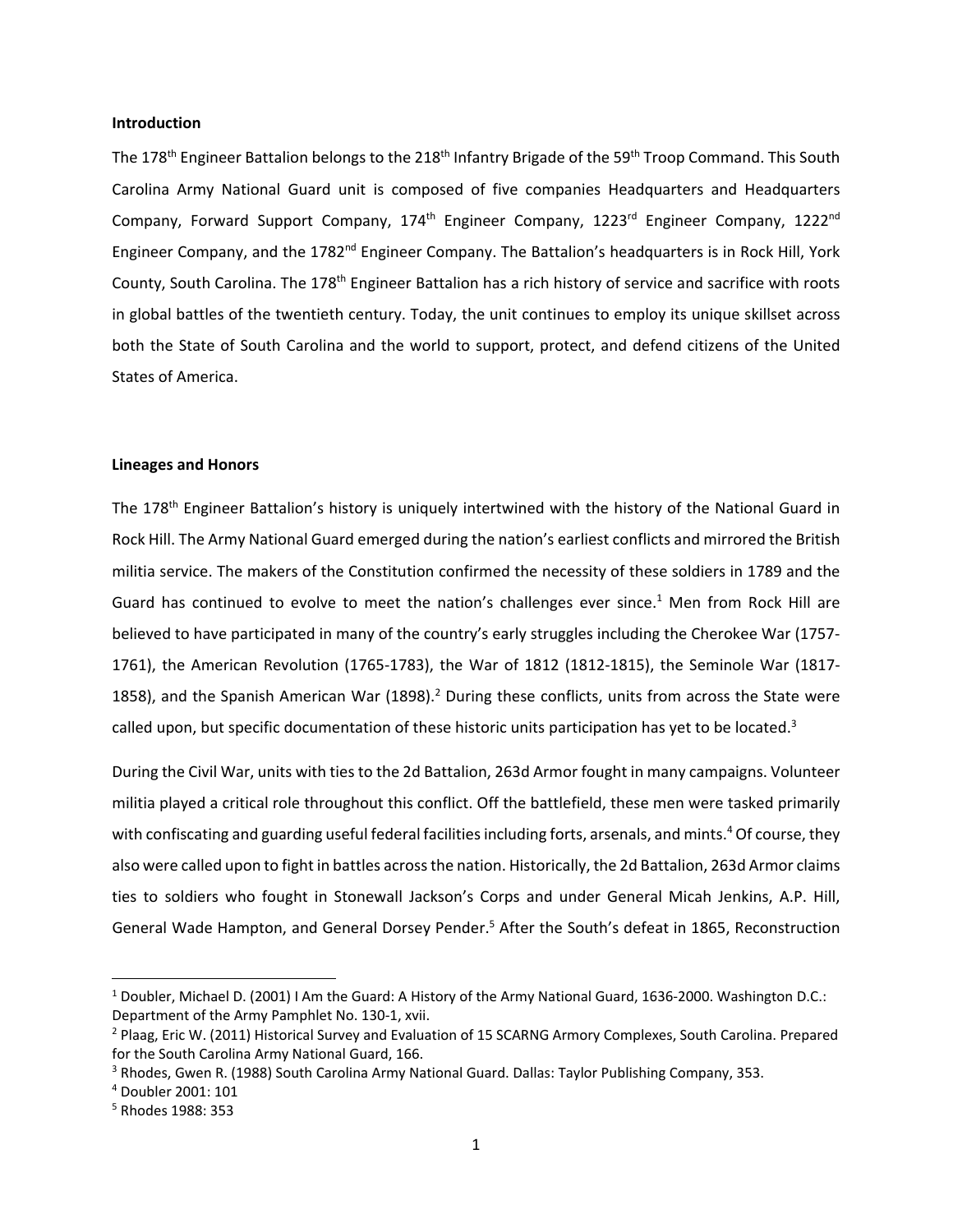initially allowed states to maintain their militias; however, over time these forces began to take the shape of socio-political resistance movements. Consequently, in the 1867, Congress attached a rider to the Army Appropriations Act which effectively eliminated officially sanctioned state militias in the South.<sup>6</sup> Ten years later, tensions had cooled enough to allow for the reformation of volunteer military units in the south. Rock Hill saw the organization of Company I, 1<sup>st</sup> Battalion Mounted Rifles on May 24, 1877. Led by Captain Allen Jones, the unit became known colloquially as the Catawba Rifles.<sup>7</sup>

In the conflicts in the west and with the southern border, National Guard troops proved indispensable. As Congress debated the future of the United States' military, the militia emerged as a cost‐effective means of increasing the standing Army's force without militarizing the national image. The Militia Act, or Dick Act, was passed in 1903. It catalyzed the traditional militia's transformation into the modern National Guard by providing federal funding and equipment and requiring that the militia units organize and train in accordance with the Army's standards.<sup>8</sup>

The effectiveness of this system was tested not long after the Dick Act's passage. The enormity of the challenges in Europe during both World Wars presented a new challenge to the United States' military. National Guard units from across the country were called upon to join the standing forces in Europe, Africa, and the Pacific. The South Carolina Army National Guard was no exception. The 30<sup>th</sup> Division which included soldiers from North Carolina, South Carolina, and Tennessee entered France in May 1918. Over the course of the conflict in France, at least 8,415 men perished from the 30<sup>th</sup> Division alone.<sup>9</sup> Through the 2d Battalion, 263d Armor, the 178<sup>th</sup> Battalion received its first campaign streamers in World War I. These honors recognize the men from Rock Hill who fought in many of these campaigns from 1917‐1919 including the Somme Offensive, Ypres-Lys, and Flanders.<sup>10</sup> Today, the Battalion retains combat campaign streamers from these battles.

Soon after the final shots of World War I were fired, the United States began assessing its triumphs and losses during the conflict. The nation took a critical look at the military, its structure, and the future challenges it would likely face. Despite the National Guard's service during the Great War, the reserve forces were initially targeted for elimination during this round of reorganizations. But after a great deal of lobbying, the National Guard succeeded in influencing a more favorable outcome. In 1920, Congress

<sup>6</sup> Doubler 2000: 110

<sup>7</sup> Rhodes 1988: 353.

<sup>8</sup> Doubler 2000: 143‐4.

<sup>9</sup> Doubler 2000: 179.

<sup>10</sup> Rhodes 1988: 354.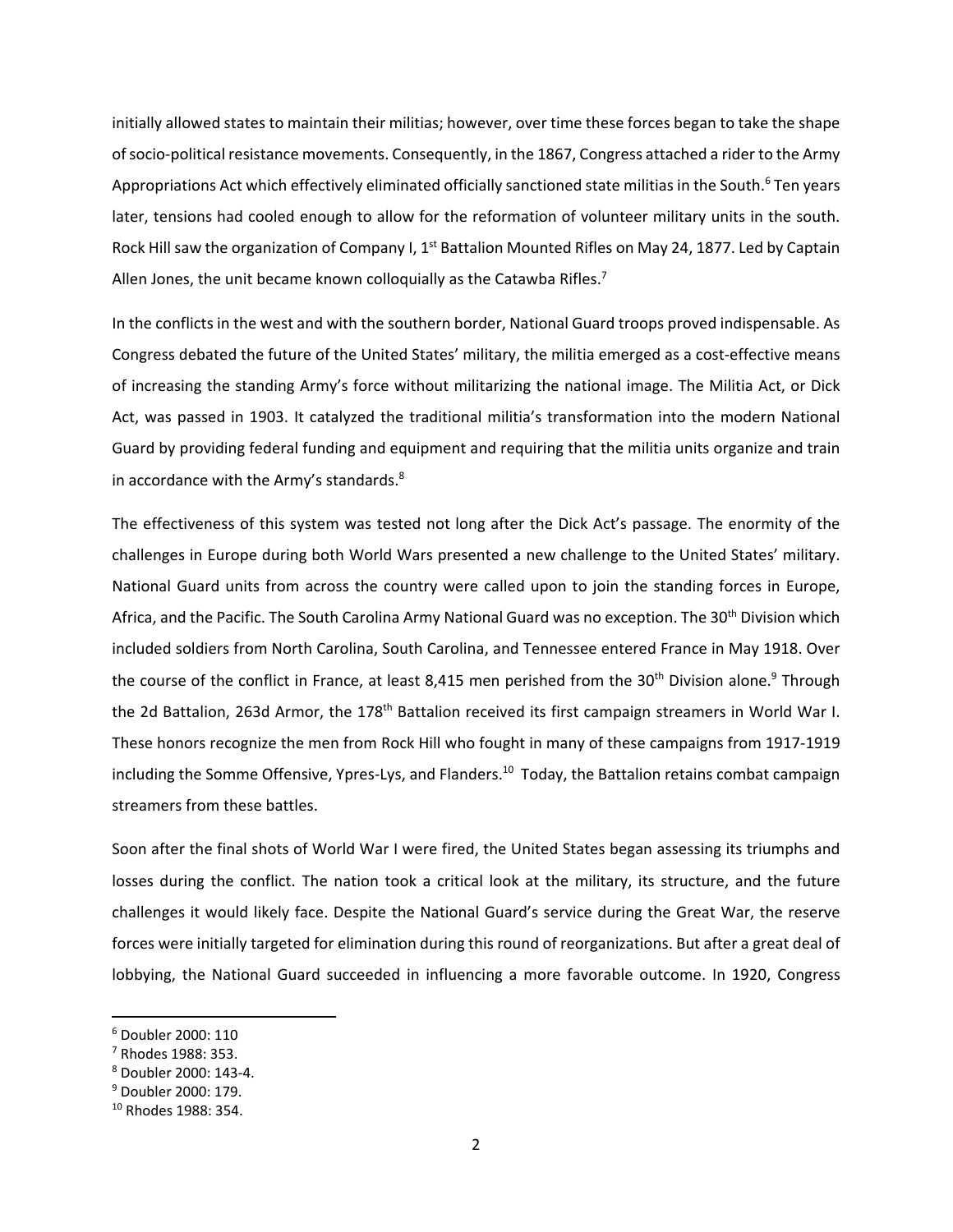passed the National Defense Act. This law established three military branches: the Regular Army, the National Guard, and the Organized Reserves. This Act also provided the framework for another reorganization and established the reserve forces' strength at 435,000 men.

Men from York County were primarily part of the 118<sup>th</sup> Infantry Regiment during World War II. These soldiers served as part of the Iceland Base Command for fifteen months beginning in July 1942. As the war raged on Britain became in increasing need of additional support. The 118<sup>th</sup> Infantry Regiment was called on to replace tired and wounded soldiers in England, Wales and Northern Ireland as part of the Ground Forces Replacement System.<sup>11</sup> Men from Rock Hill earned campaign streamers from Northern France and the Rhineland during World War II which the Headquarters Company of the 178<sup>th</sup> Engineer Battalion remains entitled to.<sup>12</sup>

# **Federal Recognition**

The 178<sup>th</sup> Engineer Battalion as it is known today traces its roots to the 2d Battalion, 218<sup>th</sup> Infantry, 51<sup>st</sup> Infantry Division. The 2d Battalion with Headquarters at Rock Hill was organized and federally recognized in the South Carolina Army National Guard on 7 February 1947.<sup>13</sup> This period immediately following the end of World War II saw the United States reconsider its traditional military configurations. As the Cold War began to take shape, the U.S. reflected on the challenges and victories of recent conflicts. The longheld purpose of the National Guard's reserve troops had been to supplement the Army in times of "largescale conflict."<sup>14</sup> Yet in both World Wars, the nation's citizen soldiers proved indispensable. In 1917, the 1<sup>st</sup> Infantry Regiment (redesignated 118<sup>th</sup> Infantry Regiment, 30<sup>th</sup> Division) of the South Carolina National Guard was drafted into federal service.

The year of the 2d Battalion's recognition was one of widespread reorganization within the National Guard. In South Carolina the National Guard was deactivated after World War II leaving the South Carolina Defense Force as the primary reserve component. This proved a temporary circumstance and the War Department outlined the new objectives of the post‐war National Guard that would be "capable of

<sup>&</sup>lt;sup>11</sup> Rhodes 1988: 354; Steele, James and Eric W. Plaag (2013) "A Brief History of the South Carolina Army National Guard, From 1663 to Desert Strom" Prepared for the South Carolina Army National Guard, 170.

<sup>&</sup>lt;sup>12</sup> "Lineage and Honors Information. Engineers" Accessed 19 April 2019.

https://history.army.mil/html/forcestruc/lineages/branches/eng/0178enbn.htm

<sup>13</sup> Lineages and Honors

<sup>14</sup> Jacobs 1994: 1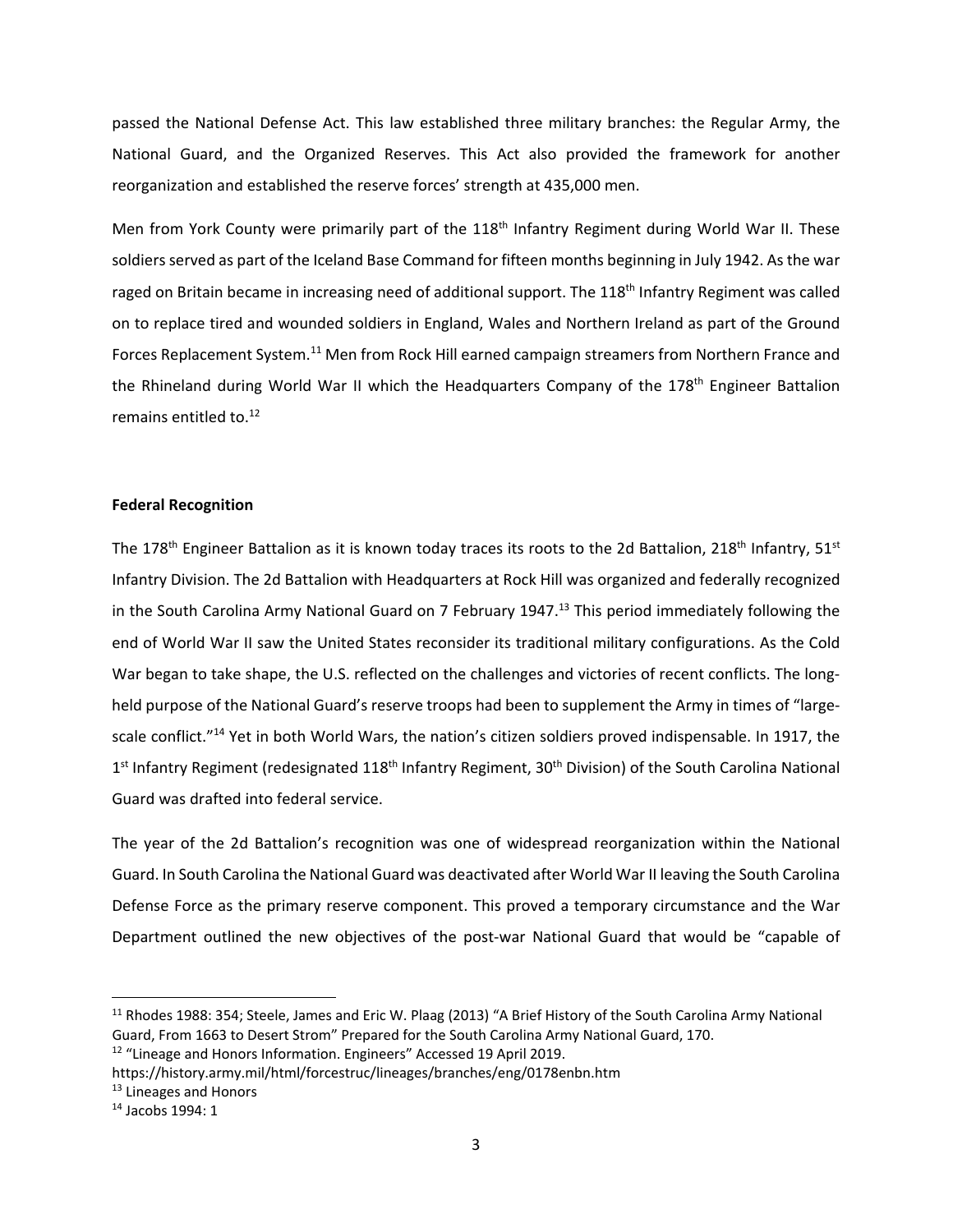immediate expansion to war strength [and] able to furnish units fit for service anywhere in the world…"15 In a speech in 1947, Strom Thurmond noted that the War Department intended for this new Guard to total 622,500 officers and enlisted men.<sup>16</sup> In this new organization, South Carolina was to recruit a total of 12,146 officers and enlisted men – three times the size of the South Carolina National Guard in 1940. The reorganization resulted in the loss of the  $30<sup>th</sup>$  Division and the assignment of most troops to the  $51<sup>st</sup>$ Infantry Division. The War Department's plans, as reported at the time, allocated 155 officers, 5 warrant officers, and 2,836 men to the 218<sup>th</sup> Infantry Regiment.<sup>17</sup>

This post-war reorganization required each regiment to establish "a headquarters company, service, cannon, and antitank companies, a medical section, and twelve infantry companies organized into three battalions, each with a battalion headquarters company."<sup>18</sup> Not only did the Guard's structure change, but militia soldiers' traditional responsibilities also evolved. General Dozier outlined the changing roles of South Carolina Army National Guard soldiers saying:

The day has passed when all that was necessary to equip a soldier professionally for combat was a good physique and knowledge of the use of a rifle. Our fighting men of the future must be highly trained specialists, in keeping with the complex and scientific character of modern‐day warfare. War has become a profession not only for the generals, but for every junior officer and for every man in the ranks.<sup>19</sup>

However necessary this reorganization proved challenging nationwide. States were called upon to dramatically increase the number of troops but were provided with little support or direction for housing these new units. In a speech to the Southern Governor's Conference on 21 October 1947, Strom Thurmond outlined the challenges facing the South Carolina Army National Guard. He noted that South Carolina had a total of 40 National Guard armories but needed at least 36 additional armories and 60 garages in order to accommodate the increases in soldiers and supplies.<sup>20</sup>

At this time, Rock Hill already had an armory. Little is known about this building. It seems to have been constructed in the 1930s and was possibly located at the site of the present-day Rock Hill Readiness

<sup>15</sup> Rhodes 1988: 50.

<sup>&</sup>lt;sup>16</sup> Thurmond 1947

<sup>17</sup> Workman 1946: 23.

<sup>18</sup> Steele 2013: 183.

<sup>19</sup> Rhodes 1988: 50.

 $20$  Thurmond 1947.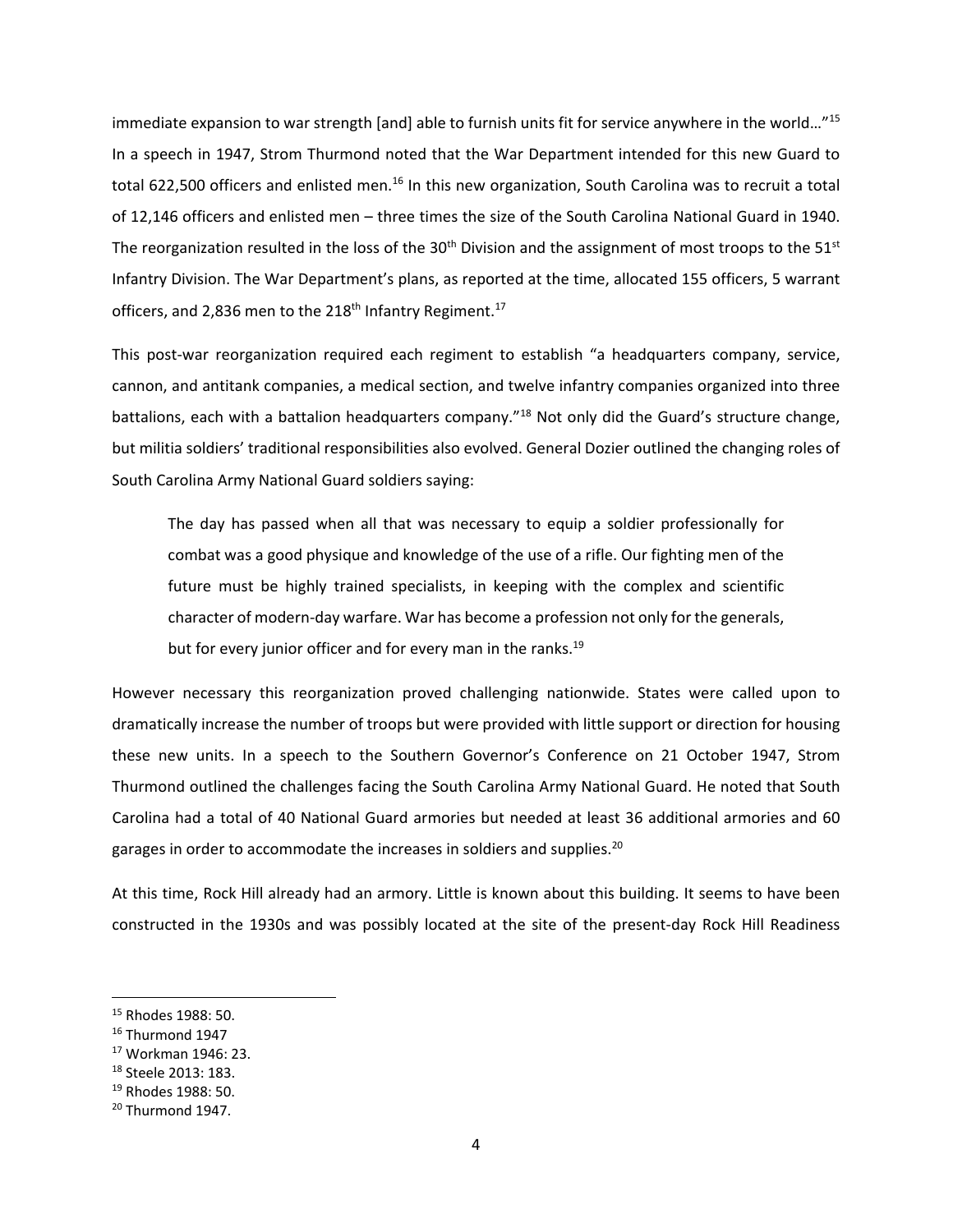Center.<sup>21</sup> As Adjutant General, Brigadier General James C. Dozier had lobbied both the federal and state governments for funds to construct new armories. In 1936, the Works Progress Administration (WPA) agreed to construct 30 armories throughout South Carolina. Rock Hill was one of the first to receive one of these new armories.<sup>22</sup> The South Carolina Army National Guard retains one armory from this period of construction, the Olympia Armory located in Columbia, South Carolina. Listed on the National Register of Historic Places, the Olympia Armory is a one‐story Art Deco/Modern brick building with a "barrel‐vaulted roof, brick parapeted end walls, and intricate brick detailing."<sup>23</sup> This armory offers the only insight into the style and size of the original Rock Hill armory. Although it ultimately proved too small, during the 2d Battalion, 218<sup>th'</sup>s original recognition and organization, this WPA era armory served as the home of Rock Hill's soldiers.

## **Cold War Readiness (1959‐1970)**

On 1 April 1959, the 2d Battalion, 218<sup>th</sup> Infantry 51<sup>st</sup> Infantry Division was converted and redesignated as the 2d Reconnaissance Squadron, 263d Armor. Concurrently, the 263d Heavy Tank Battalion of the 51<sup>st</sup> Infantry Division was also reorganized and consolidated into the 2d Reconnaissance Squadron, 263d Armor. This newly aligned Battalion continued operating out of Rock Hill.<sup>24</sup> These shakeups constituted part of the broader Pentomic Concept reorganization. At this time, the Eisenhower administration shifted military priorities to nuclear warfare readiness. Budget cuts for manpower followed and reductions to the Army ensued.<sup>25</sup> Effectively, this slashed the National Guard by 35,000 soldiers. Two facets of this reduction program significantly impacted the South Carolina National Guard. First, the six newest divisions of the National Guard were first on the chopping block. The 51<sup>st</sup> Division was one of these six newly established divisions. Second, the restructure attempted to end the practice of splitting divisions between states and South Carolina and Florida shared the  $51<sup>st</sup>$  Division.<sup>26</sup> Consequently, the South Carolina Army National Guard lost the 51<sup>st</sup> Division.

<sup>21</sup> Kitchens 2005: 76

<sup>22</sup> Steele 2013: 152‐3.

<sup>23</sup> Blake 1994

<sup>24</sup> Rhodes 1988: 353‐4.

<sup>25</sup> Doughty, Robert A. (1979) *The Evolution of US Army Tactical Doctrine, 1946‐1976.* Fort Leavenworth: DIANE Publishing, 19.

<sup>26</sup> Steele 2013: 191.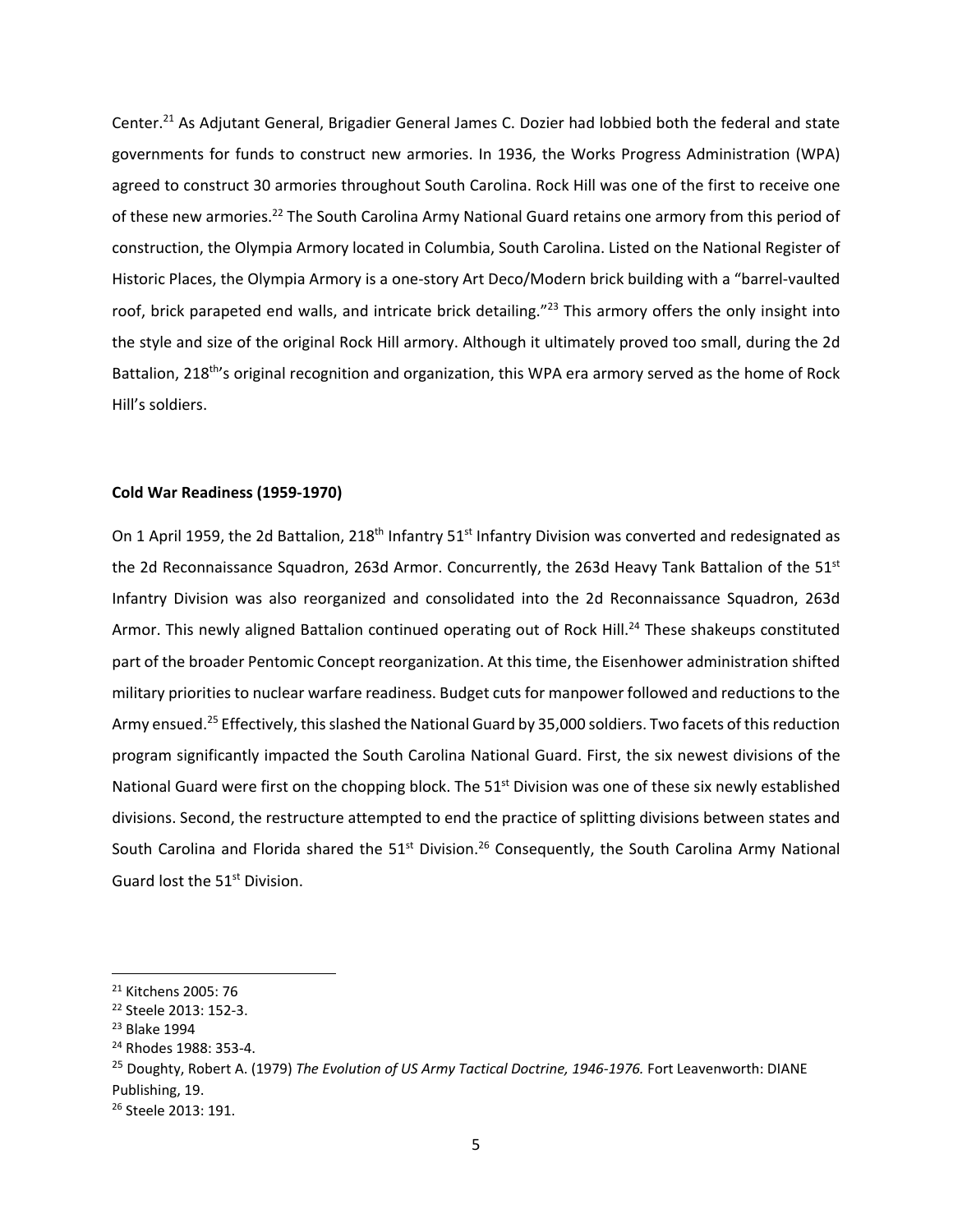This reorganization proved controversial. In South Carolina, National Guard leadership opposed the cuts. Some accused the federal government of infringing on states' rights, others warned of the danger that would befall the country with diminished reserve forces.<sup>27</sup> Dissatisfaction with the Pentomic division structure was widespread throughout the country. Ultimately, the reorganization proved short‐lived and the Army had to find more effective means of confronting the nuclear threats of the Cold War era.<sup>28</sup>

The Battalion underwent its third reorganization on 1 April 1963 when it was relieved from assignment to the 30<sup>th</sup> Infantry Division and redesignated as the 2d Battalion, 263<sup>rd</sup> Armor.<sup>29</sup> Once again this realignment followed a broader national program. Secretary of Defense, Robert McNamara, frustrated by the wartime strength of National Guard units, implemented a series of force structure reductions beginning in 1963. These reductions ultimately eliminated four infantry divisions including South Carolina and Florida's  $51<sup>st</sup>$ Infantry Division.30

A year after this reorganization, the South Carolina Army National Guard broke ground on a new armory. Continued increases in troops rendered the WPA armory built in 1930s too small for the Cold War era mission of Rock Hill's soldiers. The 2d Battalion, 263<sup>rd</sup> Armor required substantial increases in administrative, classroom, and kitchen space.<sup>31</sup> Congress passed the National Defense Facilities Act in 1950 establishing a funding arrangement for the construction of new armories. The law allowed the federal government to cover 75% of the cost of construction and state governments to pay 25% of construction costs. State governments also accepted responsibility for future maintenance fees and provided the land.<sup>32</sup> Generally, the Rock Hill armory conformed with the style of armories that were constructed throughout South Carolina from 1950‐1970. The Rock Hill armory is a two‐story International Style building, built originally with a flat asphalt roof. The armory has a central drill hall and an Art Deco panel depicting the South Carolina National Guard's campaign history. This armory remains the headquarters of the 178<sup>th</sup> Engineer Battalion today.

In 1968, the Battalion saw yet another reorganization when it was assigned to the 30<sup>th</sup> Infantry Division. The 30<sup>th</sup> Infantry Division also known as "Old Hickory" was established in 1917. At the time of the

<sup>27</sup> Steele 2013: 191‐2.

<sup>28</sup> Davis, Robert T. (2010) *Challenge of Adaptation: The U.S. Army in the Aftermath of Conflict, 1953‐2000.* Fort Leavenworth: DIANE Publishing.

<sup>&</sup>lt;sup>29</sup> Lineages and Honors

<sup>30</sup> Doubler 2001: 255.

 $31$  "Armory Inventory and Stationing Plan, South Carolina," 1959, Folder 633, South Carolina, Box 3784, Army-NGB Decimal File, 1959, RG 168, NARA II.

<sup>32</sup> Ward‐Brandt 2016: 8.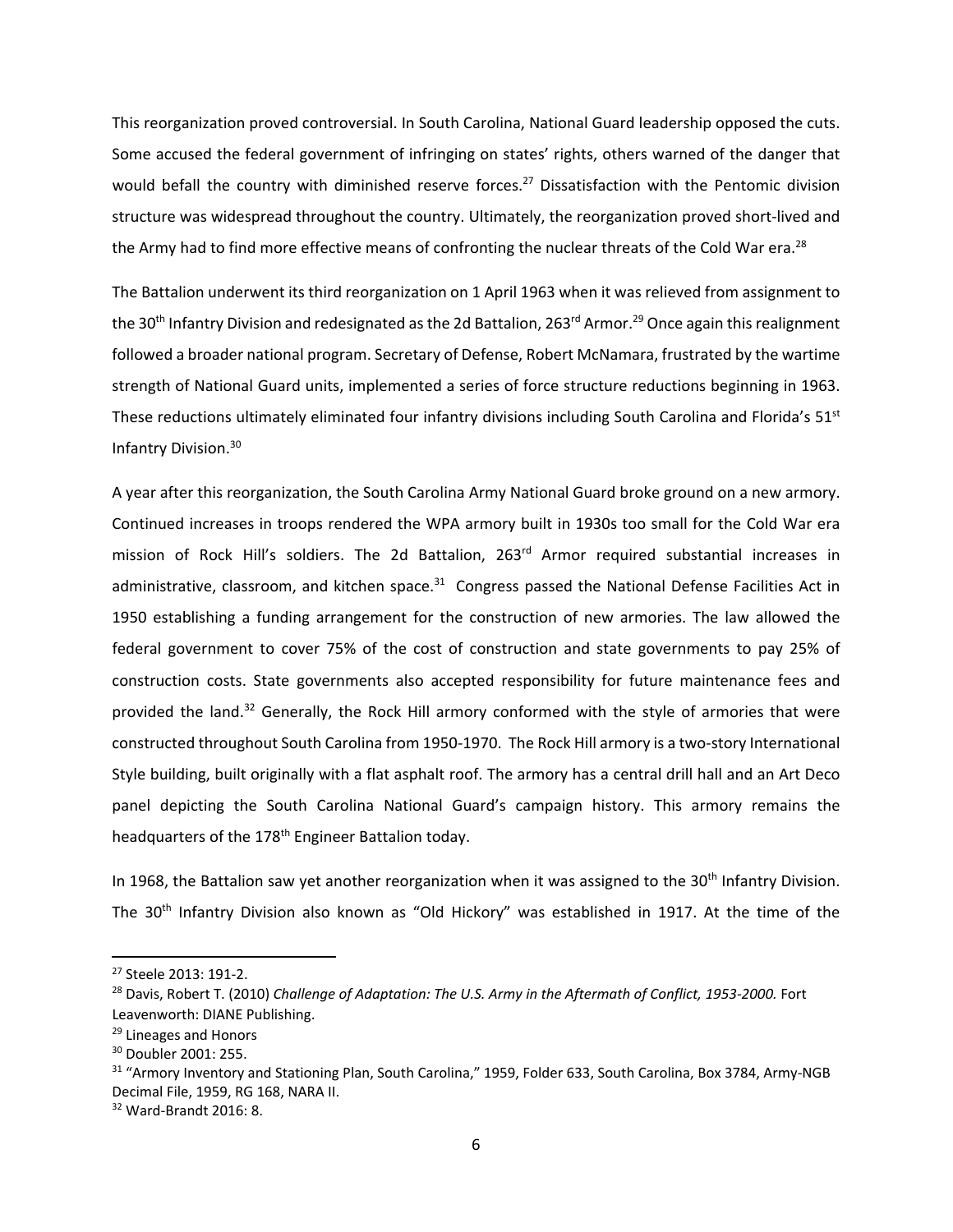battalion's assignment, the division (composed of soldiers from South Carolina, North Carolina, and Tennessee) had established itself as one of the National Guard's finest and most reliable reserve forces. Old Hickory soldiers emerged from the battlefields of World War I and II as some of the most decorated men in the United States with twelve men receiving the Medal of Honor.<sup>33</sup>

## **Total Force Policy (1970‐2000)**

The challenges of the Cold War continued to impact the National Guard's structure in the 1970s. Social and political backlash from the U.S. Government's draft program during the Vietnam prompted changes in the military. In 1973, the Department of Defense announced the Total Force Policy. This policy sought to lessen the nation's dependency on the draft by integrating reserve and active components; thereby, enhancing the role of the reserve forces.<sup>34</sup>

Shortly after these changes went into effect, the 2d Battalion, 263d Armor underwent another reorganization. On 1 January 1974, 2d Battalion, 263d Armor was relieved from assignment to the 30<sup>th</sup> Infantry Division.<sup>35</sup> The Battalion became an element of the 218<sup>th</sup> Separate Infantry Brigade (Mechanized). Rock Hill remained the home of the Battalion's Headquarters and Headquarters Company.<sup>36</sup> The 218<sup>th</sup> Infantry Brigade was a new and welcome addition to the South Carolina Army National Guard. This Brigade brought with it a formal requirement for more equipment and soldiers. To meet the requirements of the Total Force policy with a surplus of soldiers, South Carolina expanded the McCrady Training Center (then Leesburg Weekend Training Site) and opened a new facility at the Charleston Army Depot.<sup>37</sup>

During the mid‐1980s, the unit began preparing for another round of restructuring. In 1986, the 2d Battalion, 263d Armor was reorganized and redesignated as Headquarters and Headquarters Company, 2d Battalion, 263d Armor. Headquarters and Headquarters Company continued to operate out of Rock Hill. Four additional companies were assigned to the 2d Battalion, 263d Armor with Company A in Gaffney, Company B in Fort Mill, Company C in Clover, and Company D in York. By this time, the Battalion's state and federal mission had been well established with the unit expected to respond to South Carolina's

<sup>33</sup> Baumer, Robert W. (2017) *Old Hickory: The 30th Division: The Top‐Rated American Infantry Division in Europe in World War II.* Guilford: Stackpole Books, 5.

<sup>34</sup> Jacobs, Jeffrey A (1994) "The Future of the Citizen‐Soldier Force: Issues and Answers" *Military Studies. 8: 1‐2*

<sup>&</sup>lt;sup>35</sup> Lineages and Honors

<sup>36</sup> Rhodes 1988: 73, 354.

<sup>37</sup> Steele 2013: 213.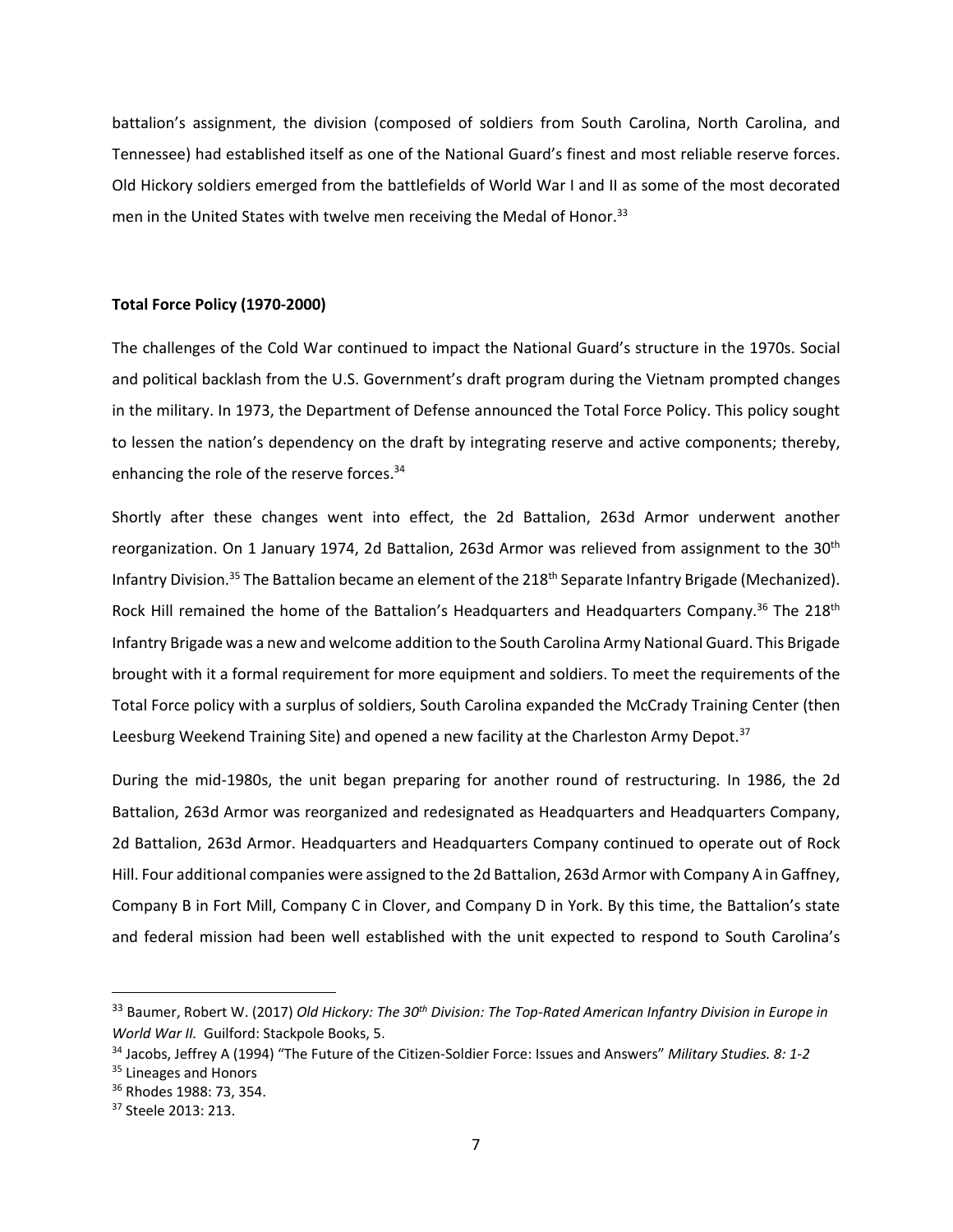natural and manmade disasters and United States' foreign conflicts. To meet its dual responsibilities, the 2d Battalion, 263d Armor was assigned the M60A3 Main Battle Tanks as replacements for their M48A5 Battle Tanks.<sup>38</sup> These new tools gave the unit the ability to train and prepare with more advanced weapons.

In 1993, the South Carolina Army National Guard began preparing for the Engineer Restructure Initiative (ERI). Initially, the 4<sup>th</sup> of the 178<sup>th</sup> Field Artillery Battalion was designated to be converted to an engineer battalion. However, the battalion lobbied to be reconverted to an artillery battalion and succeeded. The 2d Tank Battalion, 263d Armor was selected for conversion to an engineer battalion at this time.<sup>39</sup> On 1 October 1995, the unit was converted and redesignated once again. This time as the 178<sup>th</sup> Engineer Battalion.40

## **Modular Force Reorganization (2008‐Present)**

Since its 1995 conversion, the 178<sup>th</sup> Engineer Battalion has seen one additional reorganization at present. Beginning in the early 2000s, the Army began transitioning from a corps wheel structure to the modular force structure. Based on lessons from the Gulf War and experiences in Afghanistan and Iraq, the Army instituted a plan that featured the development of a New Unit of Action – the Modular Brigade Combat Teams (BCTs), fielding of 43‐48 independently deployable BCTs, consolidation of layered command echelons to modular units, and designation of FCS weapons and systems to modular units.<sup>41</sup> For the South Carolina Army National Guard, the result of this transformation was smaller, specialized units capable of deploying independent of the Battalion.<sup>42</sup>

In 2008, the 218<sup>th</sup> Brigade began its own transition under the "Palmetto Transition." Under this reorganization, the 218<sup>th</sup> changed from a Composite Combat Arms Brigade to a Maneuver Enhancement Brigade. The Composite Combat Arms Brigade consisted of five battalions and three separate companies, while the Maneuver Enhancement Brigade includes four double "A" battalions and three separate double

<sup>38</sup> Rhodes 1988: 354.

<sup>&</sup>lt;sup>39</sup> Smith, Steven. Interview with Josi Ward. October 9, 2018. Transcript. SCARNG Archives and Environmental Server, McCrady Training Center, Eastover, South Carolina.

<sup>&</sup>lt;sup>40</sup> Lineages and Honors

<sup>&</sup>lt;sup>41</sup> Kugler, Richard L. (2008) "Case Study in Army Transformation: Creating Modular Forces" Case Studies in National Security Transformation. No. 14. Prepared by the Center for Technology and National Security Policy, 15.

<sup>&</sup>lt;sup>42</sup> Shealy, Todd. Interview with Josi Ward. October 9, 2018. Transcript. SCARNG Archives and Environmental Server, McCrady Training Center, Eastover, South Carolina.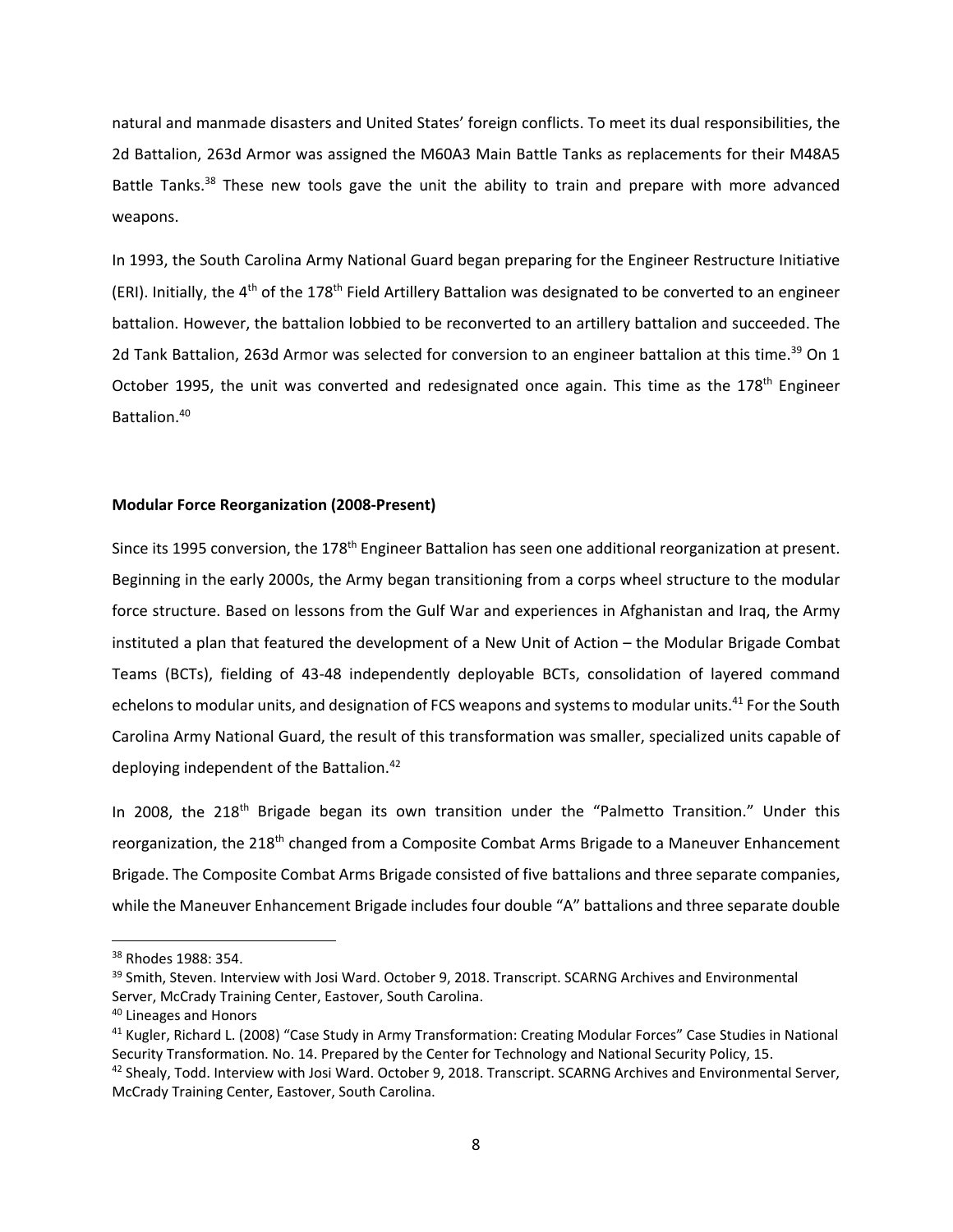"A" companies. This restructure saw the 178<sup>th</sup> Engineer Battalion transferred to the 59<sup>th</sup> Troop Command.43 The 178th Engineer Battalion converted from a Divisional Mechanized Battalion to a modular Engineer Battalion. The 1223 Engineer Company, vertical construction company, out of Summerville, moved to the 178<sup>th</sup> Engineer Battalion. Under the 2008 reorganization, the 178<sup>th</sup> Engineer Battalion consisted of the Headquarters and Support Company. Additionally, Companies A, B, and C were redesignated as the 174<sup>th</sup> Engineer Company, the 1222d Engineer Company, and the 172d Engineer Platoon.44

## **Domestic Responsibilities**

Throughout its many reorganizations and redesignations, the 178<sup>th</sup> Engineer Battalion has maintained a dual state and federal mandate. The Battalion is regularly called on to serve both the State of South Carolina and states across the nation to meet the challenges of natural disasters and domestic conflicts. At home, the Battalion is also always on hand to support local South Carolina communities. In keeping with modularity, the Battalion can also be deployed to assist in foreign conflicts.

# *Recovery Efforts*

Like many of the South Carolina Army National Guard's units, the 178<sup>th</sup> Engineer Battalion is regularly deployed to assist before, during, and after natural disasters. Over the years, Battalion has answered the call to aid communities from Puerto Rico to South Carolina to New England. South Carolina's citizen soldiers are typically assigned to State Active Duty for a two week period typically, but potentially for up to 60 days.

Following the devastation of Hurricane Katrina, the 178<sup>th</sup> Engineer Battalion was deployed to Belle Chasse, Louisiana to contribute to stabilization and recovery efforts.<sup>45</sup> In 2011, Engineers out of Rock Hill along with soldiers from the 122<sup>nd</sup> Engineer Battalion assisted Vermont following Hurricane Irene.<sup>46</sup> The Battalion was also on hand to assist the Midlands and Lowcountry after the Great Flood of 2015.<sup>47</sup> The

<sup>43 &</sup>quot;An Extremely Active Year for the 218<sup>th</sup> Regiment (Leadership)" *Palmetto Guard*, Winter 2008: 12-15.

<sup>44</sup> Lineages and Honors

<sup>45</sup> Boehm, William B., Renee Hylton, and Maj. Thomas W. Mehl (2005) In Katrina's Wake: The National Guard on the Gulf Coast, 2005. Arlington: National Guard Bureau, Office of Public Affairs, Historical Services Division, 45. <sup>46</sup> AP 2011.

<sup>&</sup>lt;sup>47</sup> Dys, Andrew (6 October 2015) "National Guard troops leave Rock Hill for flood in Columbia, Charleston" The Herald. https://www.heraldonline.com/news/local/news‐columns‐blogs/andrew‐dys/article37962909.html.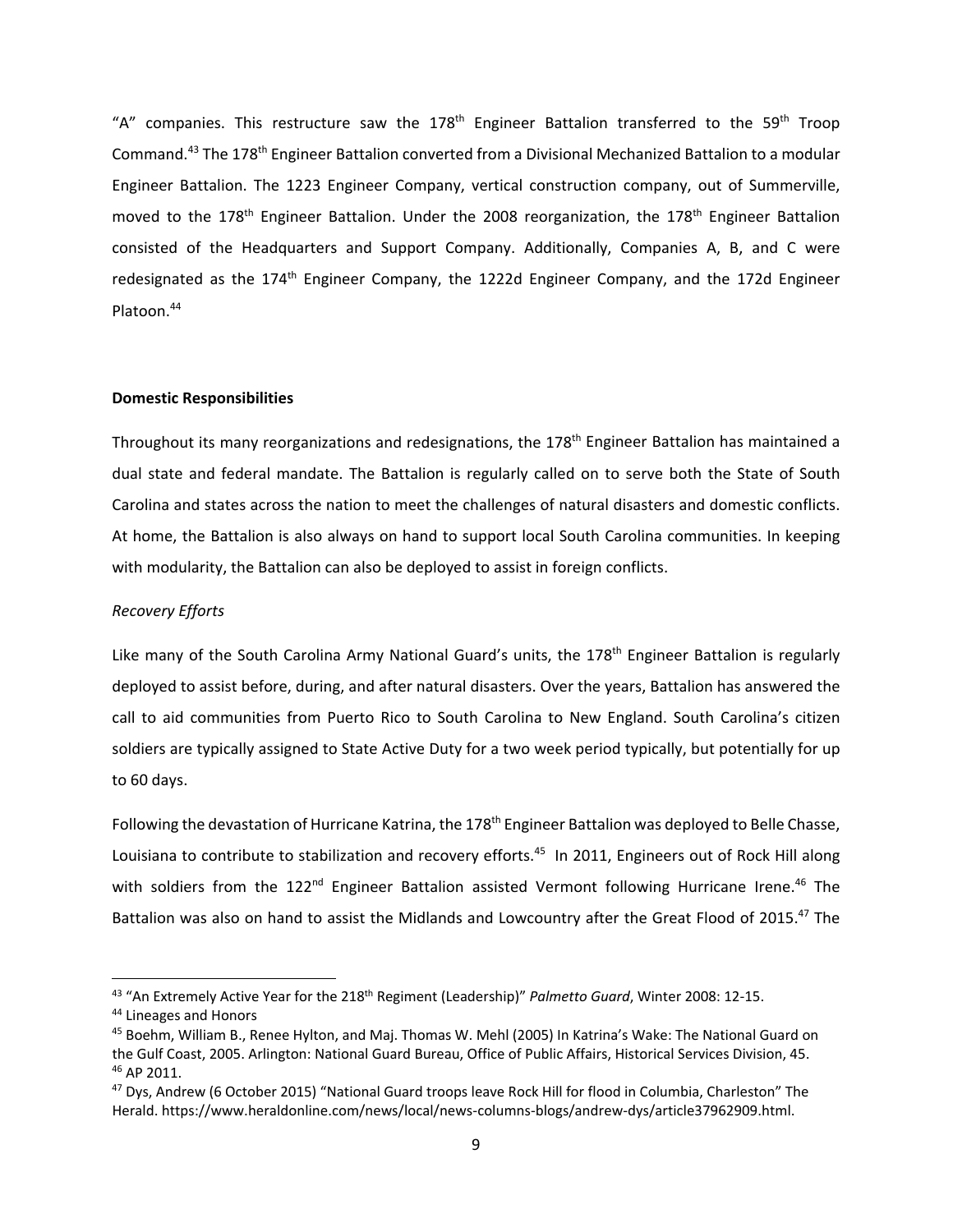178<sup>th</sup> Engineer Battalion in coordination with the 122<sup>nd</sup> Engineer Battalion was activated for around 45 days. During this activation, soldiers repaired roads and sinkholes, installed culverts, cleared debris, and restored transportation routes. A major priority during this catastrophe was stabilizing dams and the Columbia Riverfront Canal.48

When Hurricane Matthew struck in 2016, the 178<sup>th</sup> Engineer Battalion was activated to support recovery along the South Carolina coast and Texas.<sup>49</sup> In 2017, Governor McMaster sent 150 soldiers from the 178<sup>th</sup> and  $122^{nd}$  Engineer Battalions and 60 vehicles to Puerto Rico. The Battalions provided relief to the devastated community using bulldozers, front‐end loaders, dump trucks, and chain saws to clear debris across more than 150 miles of roads. These maneuvers aided broader recovery efforts by creating open access routes from which the Puerto Rican community could receive much needed supplies and services.<sup>50</sup>

Most recently, soldiers from the 178<sup>th</sup> Engineer Battalion aided South Carolinians when Hurricane Florence hit. As Florence made her way across the state, soldiers filled and delivered sandbags to the northeastern counties. In coordination with several other units, the South Carolina Army National Guard delivered 10,000 linear feet of barrier material including 126,000 sandbags along the Highway 501 corridor.51 Although these examples are far from the Battalion's only contributions to national recovery efforts, they effectively demonstrate the 178th's readiness to rapidly respond and aid communities across the nation.

# *Training*

Training is another essential aspect of the 178<sup>th</sup> Engineer Battalion's responsibilities. Soldiers participate in both weekend drills and annual trainings exercisesthat last approximately two weeks. Although training has evolved with the unit's many reorganizations, it has always remained vital. In 1959, the 2d Reconnaissance Squadron, 263d Armor trained at Fort Stewart using 40‐mm guns, 50‐mm machine guns, M-47 tanks, and M-41 tanks.<sup>52</sup> From 1968-1973, the 2d Battalion, 263d Armor completed annual training at Fort Stewart in Georgia. Beginning in 1974 until 1987, soldiers trained variously at Fort Jackson, South

<sup>48</sup> Donnelly, Jessica and Brad Mincey (2016) "South Carolina National Guard Soldiers compete in Best Engineer Competition" *DVIDS.* Accessed 12 May 2019.

<sup>&</sup>lt;sup>49</sup> Dys, Andrew (11 September 2018) "Hundreds of York, Chester, Lancaster National Guard deploy for Hurricane Florence" The Herald. https://www.hearldonline.com/news/local/article218182070.html. Accessed 30 December 2018.

<sup>&</sup>lt;sup>50</sup>Dorgan, Tracci (5 October 2017) "S.C. National supports recovery efforts in Puerto Rico" The Fort Jackson Leader. www.fortjacksonleader.com. Accessed 30 December 2018.

<sup>51 &</sup>quot;Unity in Crisis" (2019) Accessed 17 May 2019. https://citizen-soldiermagazine.com/unity-in-crisis/

<sup>52</sup> "Guardsmen Prepare To Leave for Fort Stewart" (1959) *The Clinton Chronicle 60.26.*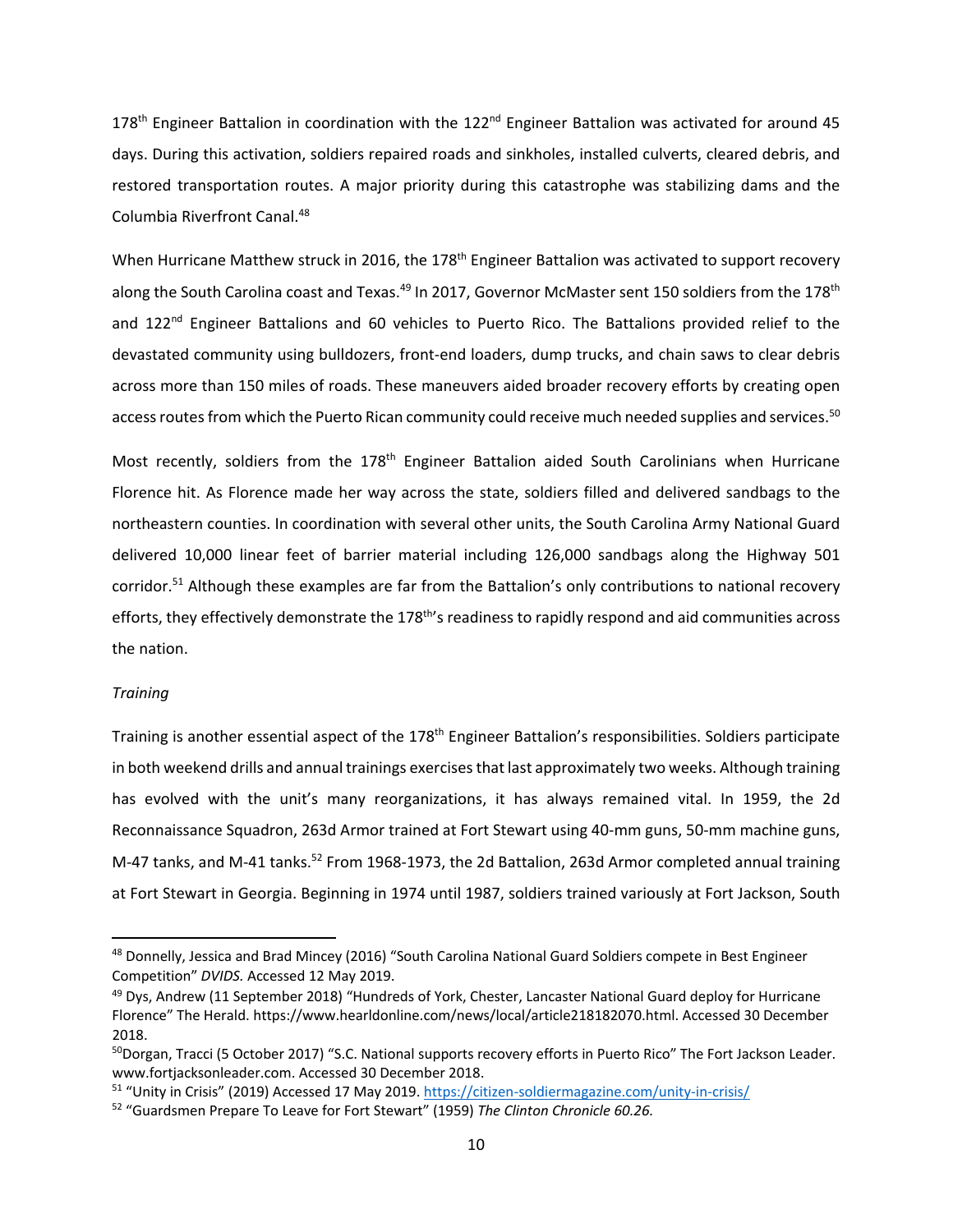Carolina, Fort Bragg, North Carolina, Camp Shelby, Mississippi, Fort Stewart, Georgia, and Fort Picket, Virginia.<sup>53</sup> In addition to participating in these exercises, soldiers from the 178<sup>th</sup> Engineer Battalion also contribute to broader readiness preparations by constructing training courses. For example in 2009, soldiers from Rock Hill built a borrow pit and demolition range on two acres of land at the McCrady Training Center, Richland County, South Carolina.<sup>54</sup>

Training can take a more competitive edge as well. The Best Engineer Competition held at the McCrady Training Center is one example. In 2015, the 178<sup>th</sup> Engineer Battalion began competing against the 122<sup>nd</sup> Engineer Battalion in a series of physical and engineering challenges including a 12‐mile ruck march, constructing small structures, using heavy equipment in confined spaces, wire obstacle construction, and weapon assembly. During the 2016 competition, the 1223<sup>rd</sup> Engineer Company, 178<sup>th</sup> Engineer Battalion out of Walterboro won the construction effects competition with the 122<sup>nd</sup> Engineer Battalion winning the overall competition.<sup>55</sup>

## *Defense*

Beyond hazardous weather recovery, the 178<sup>th</sup> Engineer Battalion can also be called upon to protect United States citizens against domestic threats. Throughout the South Carolina Army National Guard's history, citizen soldiers have been called upon to squelch a variety of civil disturbances ranging from Civil Rights sit-ins to antiwar protests. In 2007, soldiers from the South Carolina Army National Guard were deployed to Arizona where they participated in Task Force Diamondback for Operation Jump Start.

Engineers from both the 122<sup>nd</sup> Engineer Battalion and the 178<sup>th</sup> Engineer Battalion of the 218<sup>th</sup> Separate Brigade (Enhanced) joined soldiers from across the country at the border. From February 9<sup>th</sup> to March 7<sup>th</sup>, 92 soldiers from the 122<sup>nd</sup> Engineer Battalion installed human and vehicle barriers. Barriers were built by from Vietnam era landing mats. Fifty-eight soldiers from the 178<sup>th</sup> Engineer Battalion took over for the  $122<sup>nd</sup>$  Engineer Battalion on Mach  $18<sup>th</sup>$ . They continued the mission of their predecessors specifically converting eroded mountain terrain into easily navigable roads. This was no simple task and involved removing and recycling railroad trackslaid in 1902 by Carnegie Steel. Members of the Battalion supported

<sup>53</sup> Rhodes 1988: 354.

<sup>54</sup> Thompson, Mike (2009) "S.C. National Guard News Brief" Palmetto Guard Family Magazine, Summer 2009, II. IV, 5.

<sup>55</sup> Donnelly, Jessica and Brad Mincey (2016) "South Carolina National Guard Soldiers compete in Best Engineer Competition" *DVIDS.* Accessed 12 May 2019.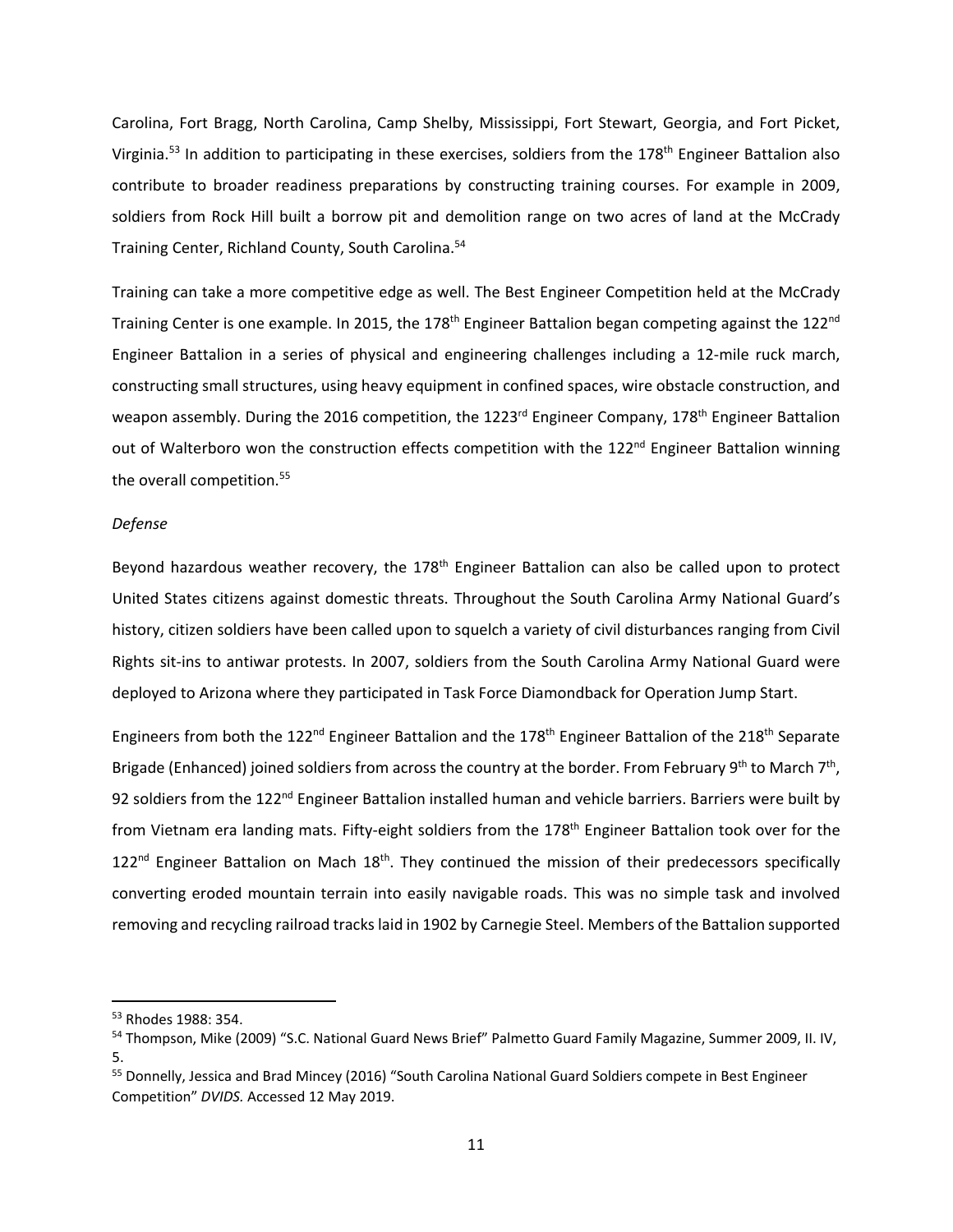the U.S. Border Patrol's surveillance and security efforts by improving border roads, constructing vehicle barriers, and installing new segments of fence along the border.<sup>56</sup>

## **International Role**

In support of broader national efforts, the soldiers from the 178<sup>th</sup> Engineer Battalion have been deployed to countries across the globe. These deployments range from nation building exercises aimed at enhancing ties between global partners to homeland security missions. In recent decades, the Battalion has sent soldiers to Romania, Bosnia, Iraq, and Afghanistan for various missions.

## *War Time Deployment*

Soldiers from the South Carolina National Guard and more specifically the 178<sup>th</sup> Engineer Battalion's ancestral units have fought in conflicts abroad since World War I. Since 2001, soldiers from over 80 units in the South Carolina Army National Guard have been deployed to the Middle East.<sup>57</sup> The 178<sup>th</sup> Engineer Battalion has been active in these mobilizations with soldiers from the unit serving in Iraq and Afghanistan since the beginning of the war.

#### *Operation Iraqi Freedom*

In 2003, 100 volunteers from the 178<sup>th</sup> Engineer Battalion joined 530 soldiers from the 122<sup>nd</sup> Engineer Battalion in Iraq. In the early months of 2003, these soldiers began preparing for demobilization in weekend trainings at Fort Stewart. During these brief stints, soldiers received shots and underwent medical screenings.58 The combined forces and their families gathered in Aiken in February 2003, where 122<sup>nd</sup> Engineer Battalion Commander, General Brad Owens, explained to concerned families what soldiers would be doing during mobilization and in their overseas' mission.

Organizing the units' assorted equipment including over "178 pieces of engineer equipment…and over 100 support vehicles" for movement was key among mobilization priorities in addition to preparation of soldiers' personal gear. Beyond these concerns, General Owens noted more personal considerations: "But our primary task is to solidify the team, both in our military units and with our family readiness groups.

<sup>&</sup>lt;sup>56</sup> Paschal, Hardy (2007) "218th Has Demanding & Exciting Year" Palmetto Guard Family Magazine, Winter 2007, 14‐15.

<sup>57</sup> Wilkinson, Jeff (9 February 2017) "South Carolina has played big role in Afghanistan" *The State.*

<sup>&</sup>lt;sup>58</sup> James Michael Butler Collection (AFC/2001/001/89255), Veterans History Project, American Folklife Center, Library of Congress.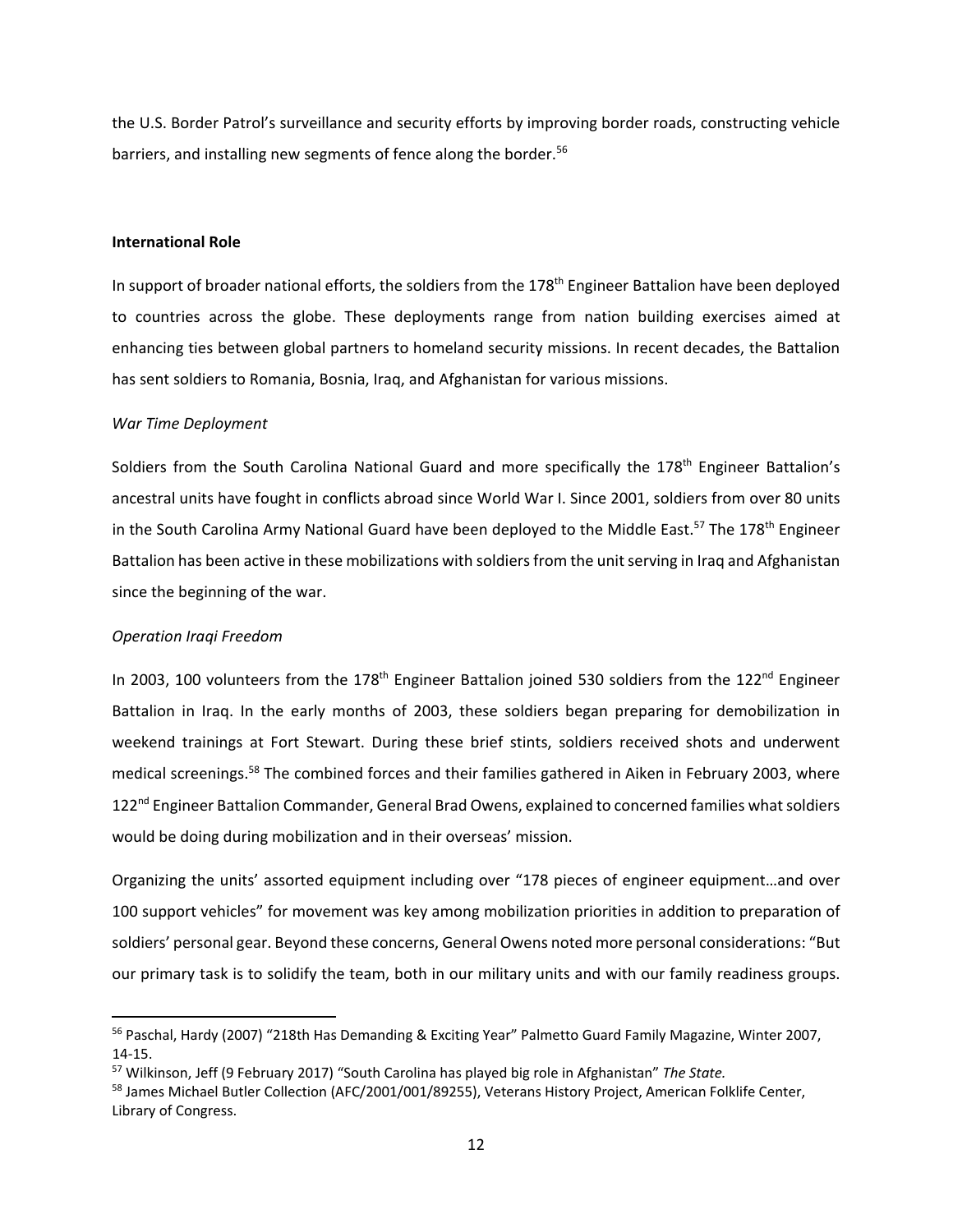We're trying to balance all of our requirements yet maximize the amount of time our soldiers are at home." He said soldiers might be called upon to perform tasks as diverse as demolition, bridge construction, heavy dirt removal, or combat operations. General Owens closed his speech to the assembled soldiers and families saying, "Because there are bad men in this world good men must come together."59

The engineers from the South Carolina Army National Guard moved to a mobilization station in Fort Steward, Georgia shortly after this speech. There soldiers prepared for the Middle East through individual weapons qualifications, gas chamber drills, specified missions, physical training, and equipment maintenance. On 19 March 2003, President Bush formerly declared the beginning of *Operation Iraqi Freedom.60* Just weeks later the units would deploy. Engineering equipment was loaded on a train which went through Corpus Christi, Texas to be loaded onto a ship bound for Kuwait. The soldiers followed soon afterward arriving at Camp Wolf in Kuwait on April 18, 2003. After processing through this initial "reception station", the troops rode a bus for three‐and‐a‐half hours to Camp Pennsylvania, located 308 miles from Baghdad. <sup>61</sup> There they prepared their vehicles, equipment, and ammunition and waited for further orders.62 The Battalion was also waiting on its equipment which only left Corpus Christi on April  $19^{\sf th}$ . $^{63}$ 

On April 11, 2003, the troops crossed the border and headed towards Baghdad. Primarily the mission consisted of clearing threats and increasing force protection. Soldiers from the 178<sup>th</sup> Engineer Battalion cleared suspected IEDs from the path of other units, while heavy equipment operators built berms and repaired barracks on base to ensure safe and appropriate living conditions for soldiers.<sup>64</sup> James Butler was a Squad Leader out of the 178<sup>th</sup> Engineer Battalion who volunteered for deployment in 2003. He describes the soldiers' mentality going into the war just after the September 11<sup>th</sup> attacks as "guns blazing." Before entering the country, the soldiers had a strong distrust of the Iraqi people. But as they made their way in, they found the local communities "ecstatic" and grateful for the U.S.'s support in liberating them from the Hussein regime. Butler says this gave the mission a newfound purpose.<sup>65</sup>

<sup>&</sup>lt;sup>59</sup> Owens, Stephen (Brad). Interview with Rachel Morgan. October 17, 2018. Transcript. SCARNG Archives and Environmental Server, McCrady Training Center, Eastover, South Carolina.

<sup>60</sup> General Owens interview

<sup>&</sup>lt;sup>61</sup> General Owens interview

<sup>62</sup> James Butler Interview

<sup>&</sup>lt;sup>63</sup> General Owens interview

<sup>64</sup> James Butler Interview

<sup>65</sup> James Butler Interview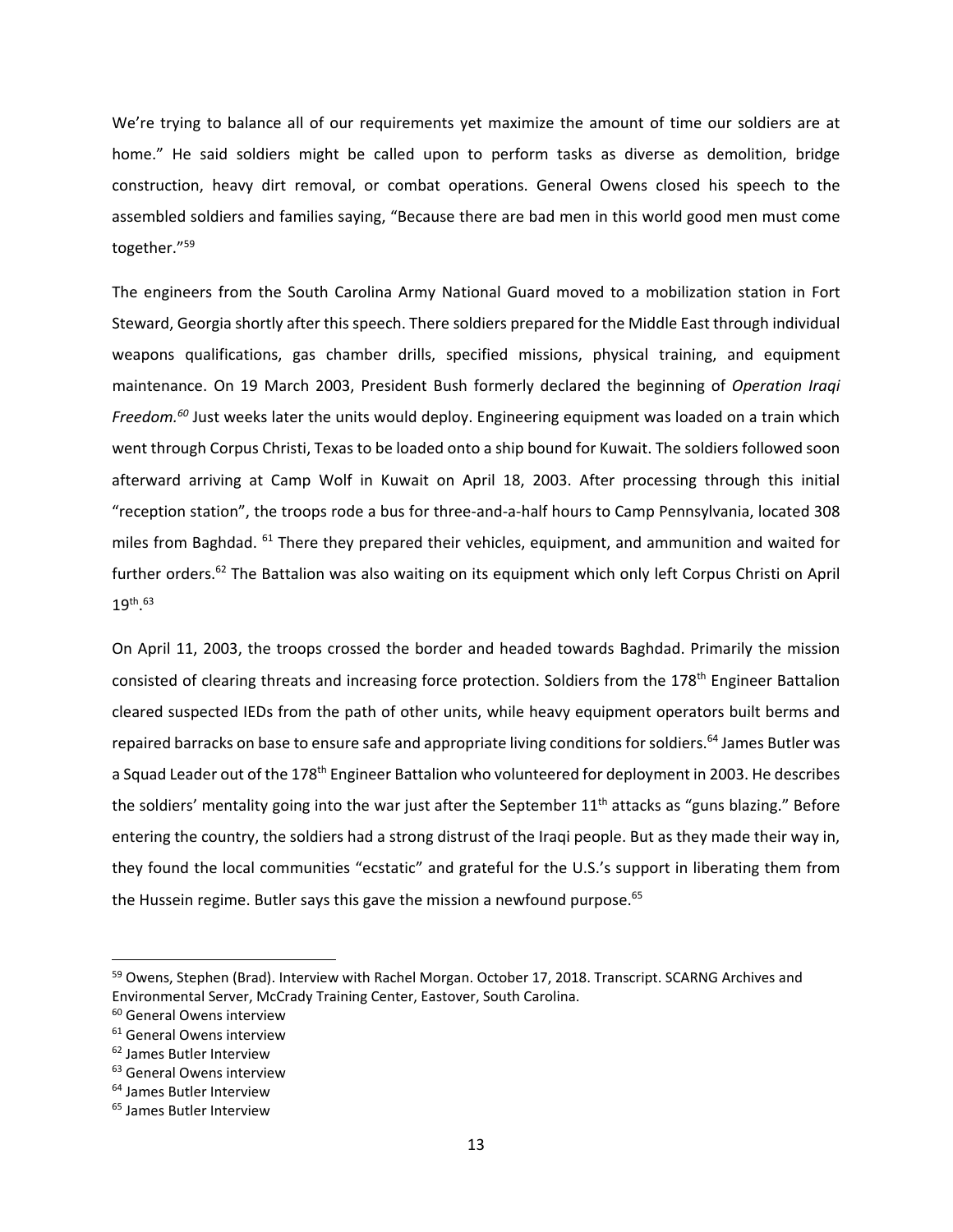Troops from the South Carolina Army National Guard operated in the Sunni Triangle encompassing Al Asad, Al Fallujah, and ?. Groups of soldiers rotated across the Triangle serving primarily as QRFs at each base. The summer and fall of 2003 saw a sharp increase in IEDs.<sup>66</sup> South Carolina's engineers held responsibility for responding to IEDs within a 200 mile radius of each base. They tore down buildings with backhoes, built berms, and cleared unsafe ammunitions. Butler notes that the groups intentionally rotated areas every two weeks to prevent themselves from becoming familiar with any one area and to stay alert.<sup>67</sup>

Butler also notes a particularly satisfying portion of this rotation. In an area known as H3, there were several historic underground bunkers loaded with ammunition. These bunkers were targeted during air raids and soldiers from the 178<sup>th</sup> Engineer Battalion were tasked with cleaning up ammunition dispersed by those bombings. This ammunition was loaded onto HEMMTT tankers or dump trucks, taken out to the middle of the desert, and stacked. The ammunition would easily stretch 100 feet long by 10 feet wide and stand 5 feet high. The soldiers would then prime and charge land mines, place C4 in between, and detonate the ammunition. On these rotations, soldiers set off two explosions a day.<sup>68</sup>

In addition, engineers fought as infantry, put out oil fires, recovered downed aircraft, and supported CID operations. Soldiers also tackled the complicated task of deciphering and restoring the power grid in the Al Anbar Province which was plagued by rolling blackouts. Meeting these diverse and complex tasks highlighted the importance of the civilian acquired skills of South Carolina's engineers.<sup>69</sup>

This occurred just after the Battle of Fallujah. During the fight, South Carolina Army National Guard soldiers supported other units by maintaining a security lane keeping enemy combatants in a containment zone for three days, while the battle raged on. On their return, the convoy was ambushed and for their actions in this fire fight, several soldiers, including James Butler, received the Combat Action Badge.<sup>70</sup>

When their tour of duty ended in 2004, the South Carolina Army National Guard's Engineers had earned a reputation as the "technical gurus." They responded to units throughout Iraq protecting soldiers from IEDs and gained respect throughout the military for their expertise. $71$ 

<sup>&</sup>lt;sup>66</sup> General Owens Interview

<sup>67</sup> Butler interview.

<sup>68</sup> Butler interview.

<sup>&</sup>lt;sup>69</sup> General Owens interview.

<sup>70</sup> Butler interview.

<sup>71</sup> Butler interview.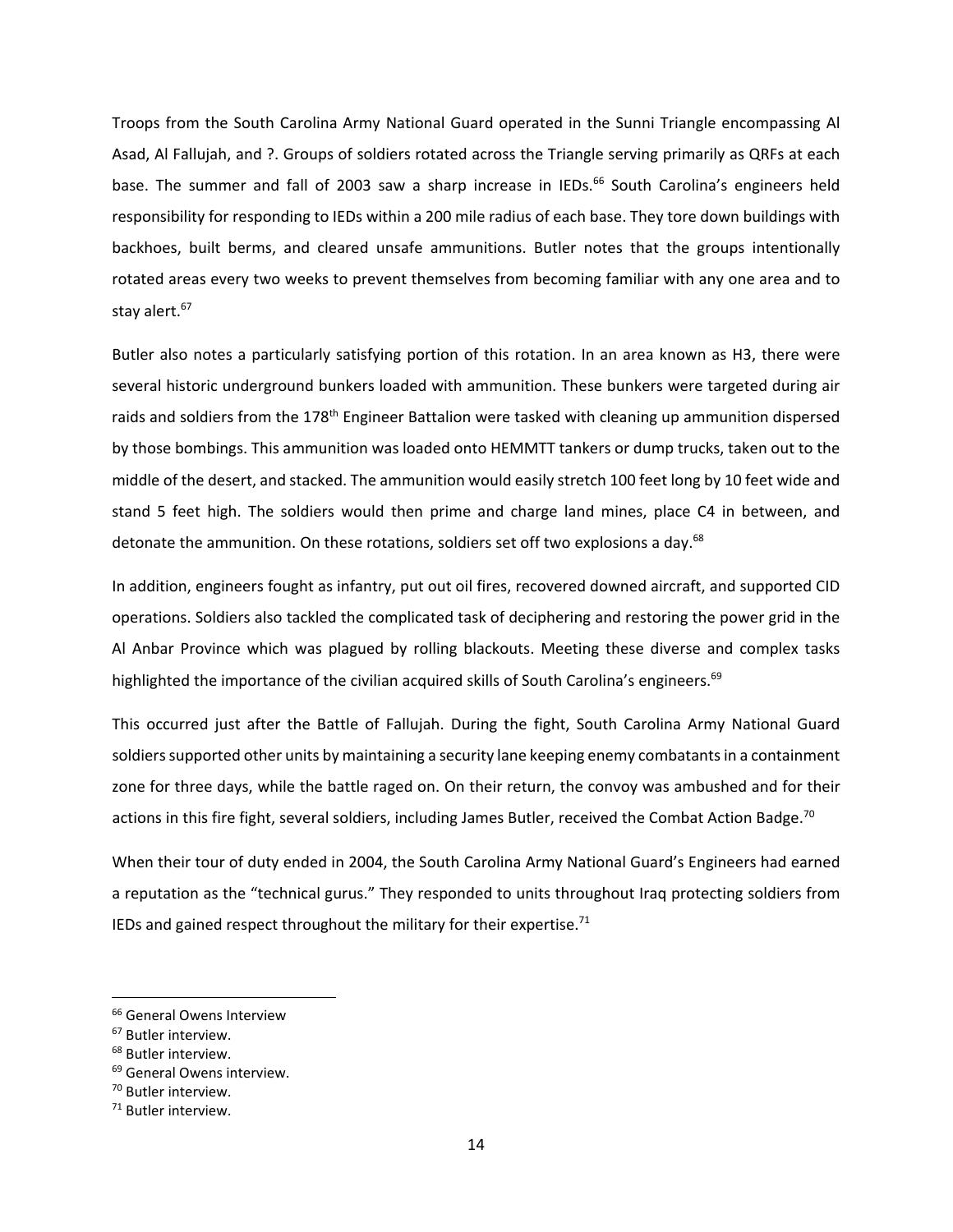## *Operation Enduring Freedom*

In 2008, approximately half of the  $178<sup>th</sup>$  Engineer Battalion joined soldiers with the  $218<sup>th</sup>$  Enhanced Separate Brigade in deploying to Afghanistan.<sup>72</sup> This time the soldiers were expected to be serving in Kabul in a mountainous and cold climate. Because of this, soldiers trained in Minnesota and Wisconsin prior to mobilization. By this time, pre‐deployment training had evolved and soldiers were able to train on simulations for each type of vehicle they would be using in Afghanistan. They also prepared for their other duties in Afghanistan by training on mine clearing and ground sonar penetration.<sup>73</sup>

In Afghanistan, the unit was primarily occupied with route clearance. During this deployment, the  $178<sup>th</sup>$ Engineer Battalion lost one of its own – Sergeant Shawn Hill when in January 2008, when his vehicle encountered an IED.<sup>74</sup> After 18-months in country, the Battalion returned home to South Carolina having completed their mission.75

Soon after their return, the 1222<sup>nd</sup> Combat Engineer Company, 178<sup>th</sup> Engineer Battalion out of Fort Mill began mobilizing. The unit deployed in December 2009 and arrived in Afghanistan shortly thereafter.<sup>76</sup> In the Kandahar Province, southern Afghanistan, these soldiers cleared over 7500 kilometers of roads of IEDs and other hazards.<sup>77</sup> The mission proved just as dangerous as the deployments of previous South Carolina Army National Guard units. When the Company returned at the end of 2010, soldiers from the 1222<sup>nd</sup> Combat Engineer Company their work was recognized through several medals. In March 2011, a ceremony held where five Purple Hearts and six Bronze Stars were awarded to soldiers in the 178<sup>th</sup> Engineer Battalion.78

In 2012, the 178<sup>th</sup> Engineer Battalion received orders to begin preparing for deployment to Afghanistan. Prior to deployment, unit leaders collaborated with a local artist in Rock Hill to create a new logo for those deploying. The end result was a black panther perched atop the traditional red castles of the Army Corps of Engineers. The design read "Sapper Strong" and was used throughout training and deployment as a

<sup>72</sup> "178th Engineer Battalion Highlights for FY 2008" *Palmetto Guard Family Magazine Winter 2008,* 8. <sup>73</sup> Butler interview.

<sup>74</sup> "S.C. Guard remembers fallen; 16 killed since 2001; 19,000 have been deployed overseas" (26 May 2017). https://thetandd.com/news/s-c-guard-remembers-fallen-killed-since-have-been-deployed/article\_c89967d5-8631-5124‐9c80‐71bda31aafd2.html. Accessed December 30, 2018.

<sup>75</sup> "178th Engineer Battalion Highlights for FY 2008" *Palmetto Guard Family Magazine Winter 2008,* 8.

<sup>76</sup> Dyches, Chris (29 October 2010) "South Carolina National Guard troops come home from Afghanistan"

<sup>77</sup> Dys, Andrew (6 October 2010) "When SC soldiers die in Afghanistan, all families concerned" *The Herald.*

<sup>78</sup> Dick, Kimberly (14 March 2011) "Soldiers with Rock Hill unit receive Bronze Star, Purple Heart medals" *The Herald.*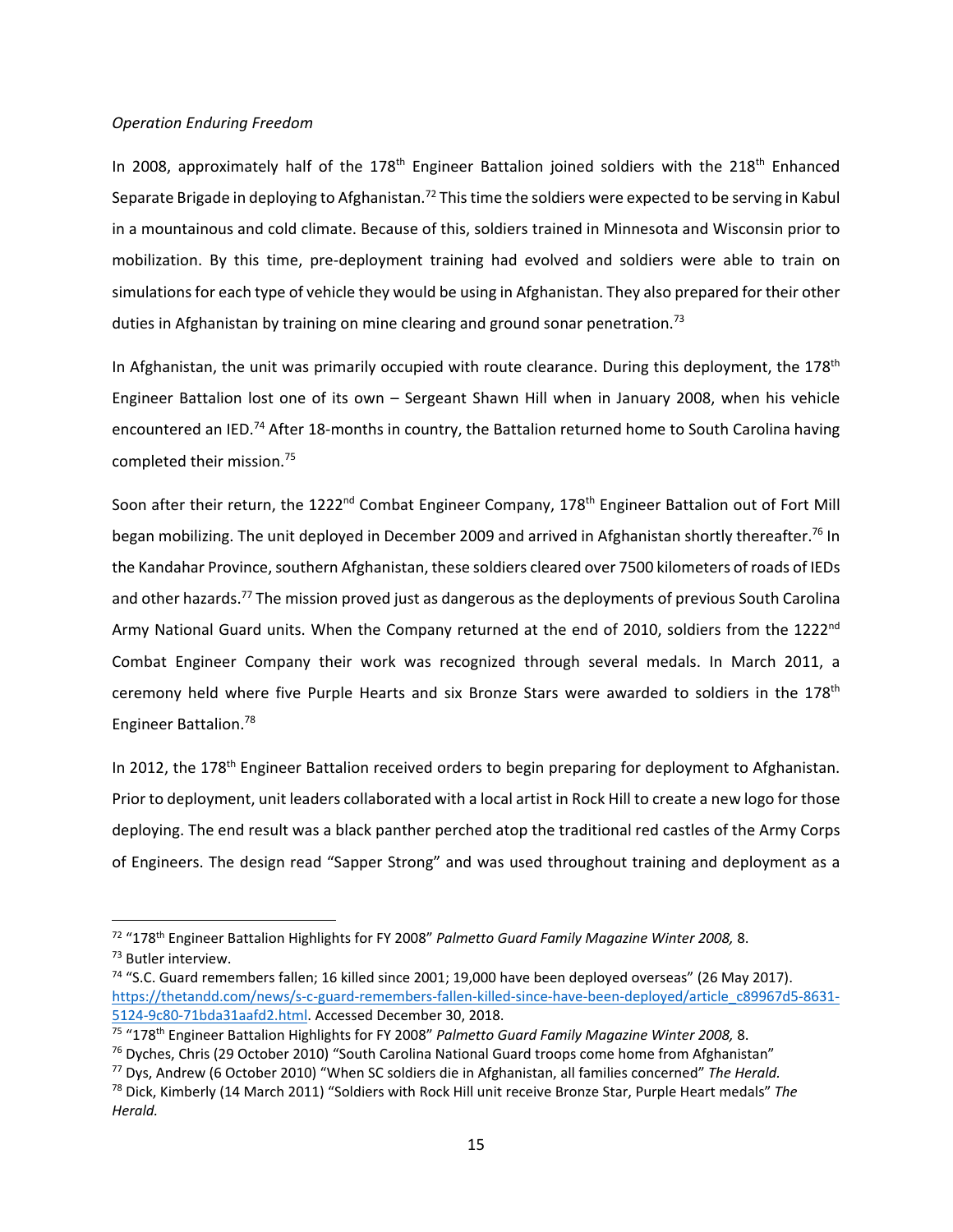cohesive, morale booster.<sup>79</sup> Soldiers left Rock Hill on July 9, 2012 for Texas and New Mexico. There they trained for the mission in Afghanistan by familiarizing themselves with weapons, practicing convoy operations, and completing 16Mine Resistant Ambush Protected (MRAP) driver training. They were also given cultural awareness guidance and prepared for working with both civilians and enemy prisoners of war.

Troops arrived in Afghanistan on 5 September 2012. Once in theatre, under the command of Lieutenant Colonel Corol Dobson, the 178<sup>th</sup> Engineer Battalion responded to IEDs and provided route clearance much as South Carolina's engineers had done in past deployments. Additionally, the unit provided convoy security and repaired infrastructure as needed.<sup>80</sup> During the year of deployment, the unit completed 47 missions across an expanse of over 10,000 miles of desert roads. As in the past, this work put the lives of the men and women of the 178<sup>th</sup> Engineer Battalion at risk every day. In fact, four soldiers from New York and New Mexico working with the 178<sup>th</sup> were killed by suicide bombers during this mission.<sup>81</sup>

On 8 May 2013, the soldiers of the 178<sup>th</sup> Engineer Battalion returned home to South Carolina. For their service in Operation Enduring Freedom, they received the Meritorious Unit Commendation. The award described the unit's service:

The Soldiers of the  $178<sup>th</sup>$  Engineer Battalion and the cited units provided dynamic and fluid management of large deconstruction projects, provided transportation of mission essential route clearance equipment upgrades, allowed freedom of maneuver for detecting as well as eliminating improvised explosive devices and providing clearance of routes critical for retrograde operations. The 178<sup>th</sup> Engineer Battalion and the cited units assisted in the training of three Afghan National Army Engineer Companies helping them to achieve independent operations with little help from coalition forces. The units' contributions bring great credit to Task Force Prowler, the 555<sup>th</sup> Engineer Brigade, Joint Task Force Triple Nickel, United States Forces Afghanistan and the United States Army.<sup>82</sup>

<sup>79</sup> "South Carolina artist designs patriotic panther logo for National Guard units" (27 May 2012) *Augusta Chronicle.*  <sup>80</sup> Dys, Kevin (2014) "Rock Hill‐based National Guard unit gets new commander" *The State.*

<sup>81</sup> Dys, Andrew (17 August 2012) "Rock Hill‐based Guard soldiers leave today for war in Afghanistan" *The Herald*. Accessed 17 May 2019. https://www.heraldonline.com/news/local/news.../andrew-dys/article12284627.html 82 Meritorious Unit Commendation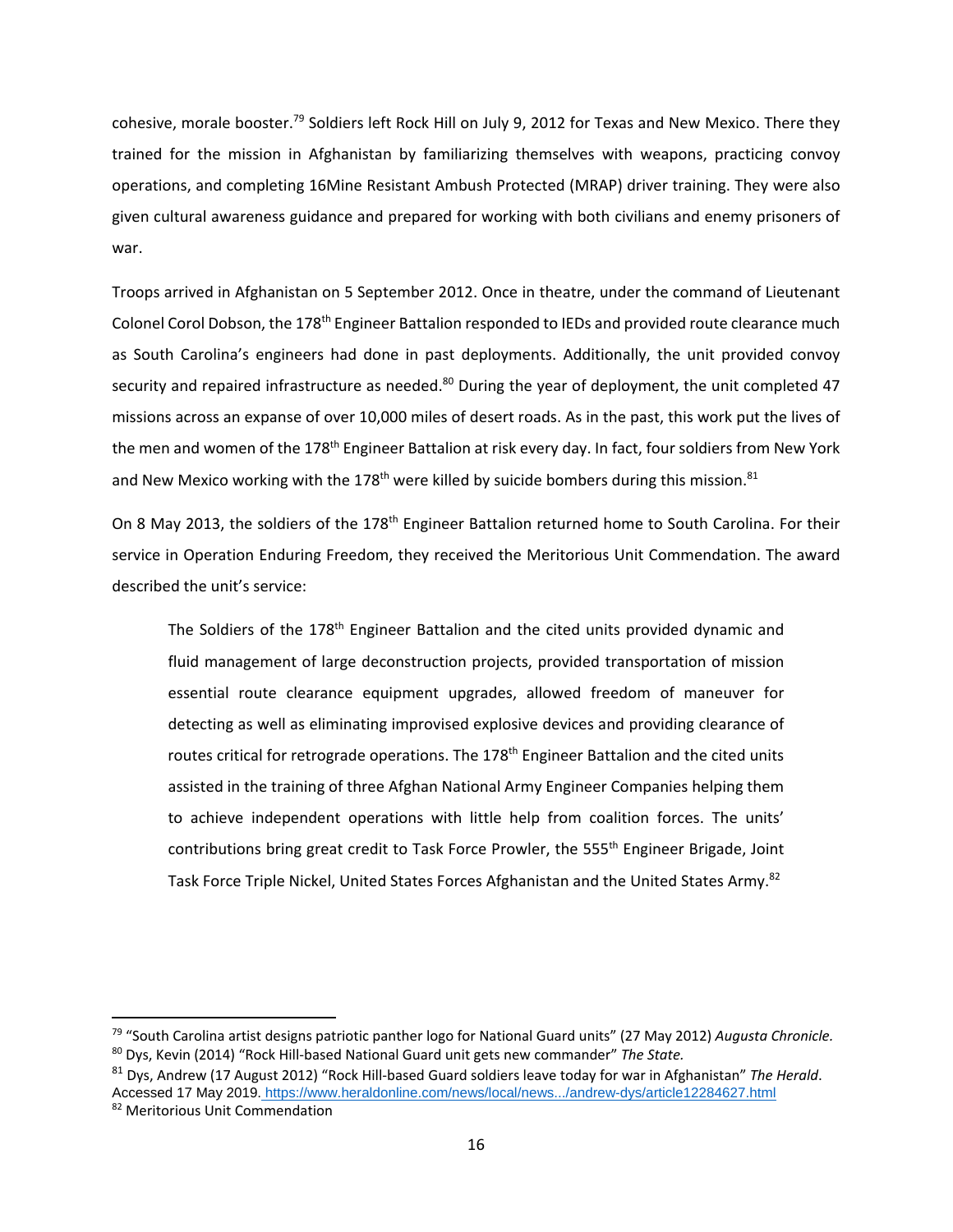#### *Strengthening Alliances Abroad*

Historically, the South Carolina Army National Guard has also undertaken missions aimed at peacekeeping, stabilization, and nation building across the globe. Most recently, soldiers from the 178<sup>th</sup> Engineer Battalion participated in Resolute Castle 17 in Cincu, Romania. This NATO exercise is an element of the European Reassurance Initiative and Operation Atlantic Resolve. Soldiers from the 178<sup>th</sup> Engineer Battalion volunteered for 21-day rotations over a five-month operation. Ultimately, Resolute Castle 17 sought to enhance international readiness and security by "developing training infrastructure in eastern Europe, enhancing interoperability among NATO partners, demonstrating commitment to the alliance, and strengthening relationships among participating nations."<sup>83</sup> To this end, soldiers from the 178<sup>th</sup> Engineer Battalion helped construct a moving target system for a tank range and oversaw maintenance and repair of heavy combat vehicles.<sup>84</sup>

## **The South Carolina Army National Guard's Engineers**

The 178<sup>th</sup> Engineer Battalion has proved itself a vital element of the United States' military capabilities. Whether training in South Carolina, delivering aid across the country, or defending the United State's around the globe, the unit has a strong history of implementing specialized skills in support of broader mission goals. The 178<sup>th</sup> Engineer Battalion is not alone in its success. The 122<sup>nd</sup> Engineer Battalion, 59<sup>th</sup> Troop Command, also holds a reputation for excellence.

In 2019, the South Carolina Army National Guard proudly welcomed a new brigade to the state – the 117<sup>th</sup> Engineer Brigade. Speaking about the importance of this new brigade, General Brad Owens, recognized the work of both the 122<sup>nd</sup> and 178<sup>th</sup> Engineer Battalions, stating: "our willingness to deploy and our success upon deployment, whether it be in fighting a hurricane or fighting a flood or fighting the Iraqis, has established a reputation within the 90, 000-man engineer regiment in this country."<sup>85</sup> Both in South Carolina and around the world, the 178<sup>th</sup> Engineer Battalion maintains this reputation of indomitable work ethic and unshakable sense of dut

<sup>83</sup> Wood, Clinton (13 September 2017) "Resolute Castle 2017 Maintenance team gets the job done" *Defense Visual Information Distribution Service.*

<sup>84</sup> Cutler, Colin (29 July 2017) "National Guard Soldier from Bonneau, SC builds in Romania" *Defense Visual Information Distribution Service.* 

<sup>85</sup> General Owens Interview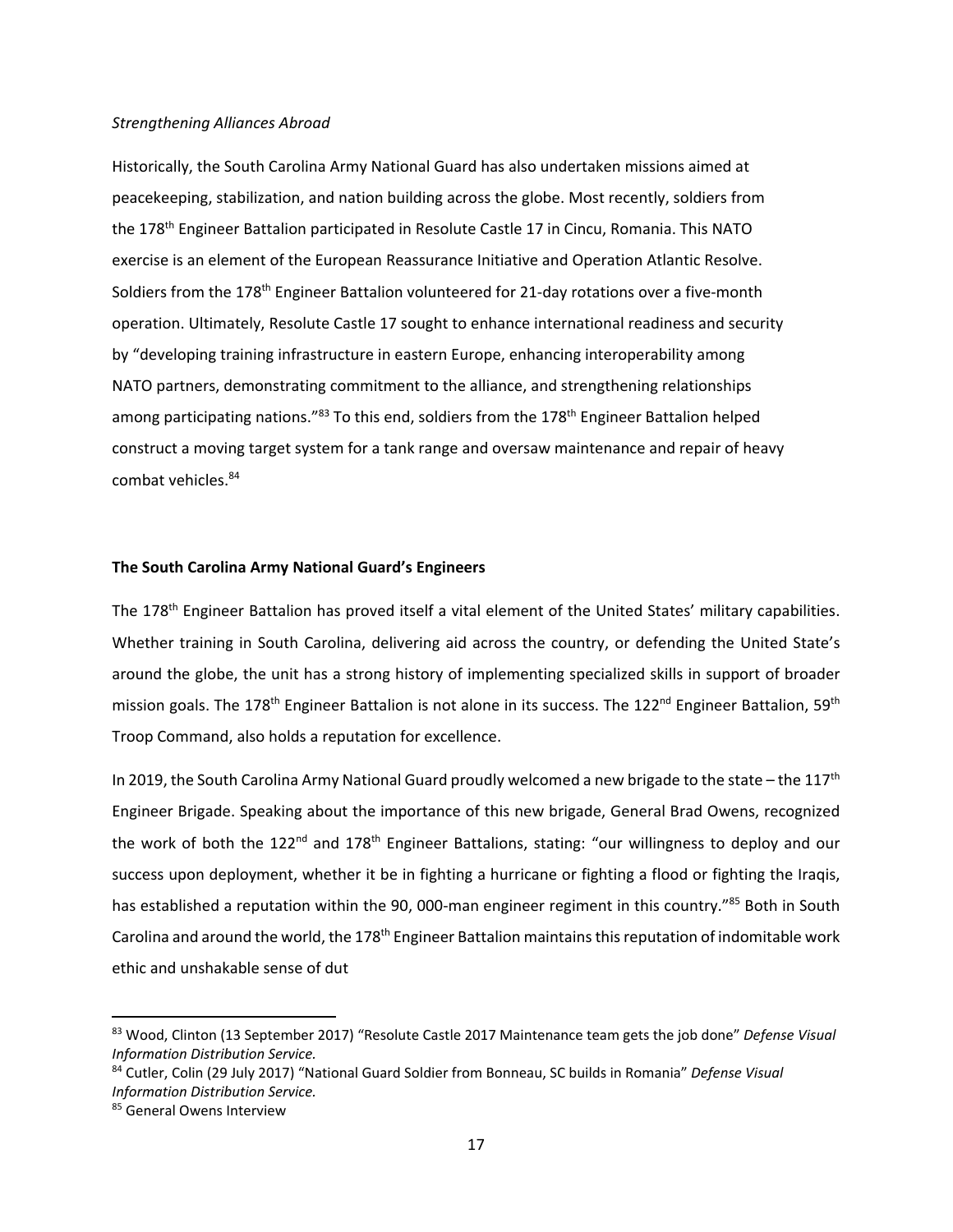# **References Cited**

"An Extremely Active Year for the 218th Regiment (Leadership)" *Palmetto Guard*, Winter 2008: 12‐15.

"Armory Inventory and Stationing Plan, South Carolina," (1959), Folder 633, South Carolina, Box 3784, Army‐NGB Decimal File, 1959, RG 168, NARA II.

Baumer, Robert W. (2017) *Old Hickory: The 30th Division: The Top‐Rated American Infantry Division in Europe in World War II.* Guilford: Stackpole Books.

Blake, John T. (1994) "Olympia Armory" *South Carolina Inventory Form for Historic Districts and Individual Properties in a Multiple Property Submission.* Accessed 28 April 2019.

Boehm, William B., Renee Hylton, and Maj. Thomas W. Mehl (2005) *In Katrina's Wake: The National Guard on the Gulf Coast, 2005.* Arlington: National Guard Bureau, Office of Public Affairs, Historical Services Division.

Cutler, Colin (23 August 2017) "Resolute Castle: A different kind of grading for a local school" Accessed 30 December 2018.

Davis, Robert T. (2010) *Challenge of Adaptation: The U.S. Army in the Aftermath of Conflict, 1953‐2000.* Fort Leavenworth: DIANE Publishing.

Donnelly, Jessica and Brad Mincey (2016) "South Carolina National Guard Soldiers compete in Best Engineer Competition" *DVIDS.* Accessed 12 May 2019.

Dorgan, Tracci (5 October 2017) "S.C. National supports recovery efforts in Puerto Rico" *The Fort Jackson Leader.* www.fortjacksonleader.com. Accessed 30 December 2018.

Doubler, Michael D. (2001) *I Am the Guard: A History of the Army National Guard, 1636‐2000.* Washington D.C.: Department of the Army Pamphlet No. 130‐1.

Doughty, Robert A. (1979) *The Evolution of US Army Tactical Doctrine, 1946‐1976.* Fort Leavenworth: DIANE Publishing.

Dyches, Chris (29 October 2010) "South Carolina National Guard troops come home from Afghanistan"

Dys, Andrew (6 October 2010) "When SC soldiers die in Afghanistan, all families concerned" *The Herald.* 

Dys, Andrew (17 August 2012) "Rock Hill‐based Guard soldiers leave today for war in Afghanistan" *The Herald.* Accessed 17 May 2019. https://www.heraldonline.com/news/local/news.../andrew‐ dys/article12284627.html

Dys, Andrew (21 May 2013) "Rock Hill soldiers back in Texas from Afghanistan, will return to SC May 31" *The Herald.* Accessed 17 May 2019. https://www.heraldonline.com/news/local/news.../andrewdys/article12285857.html

Dys, Andrew (6 October 2015) "National Guard troops leave Rock Hill for flood in Columbia, Charleston" *The Herald.* https://www.heraldonline.com/news/local/news‐columns‐blogs/andrew‐ dys/article37962909.html.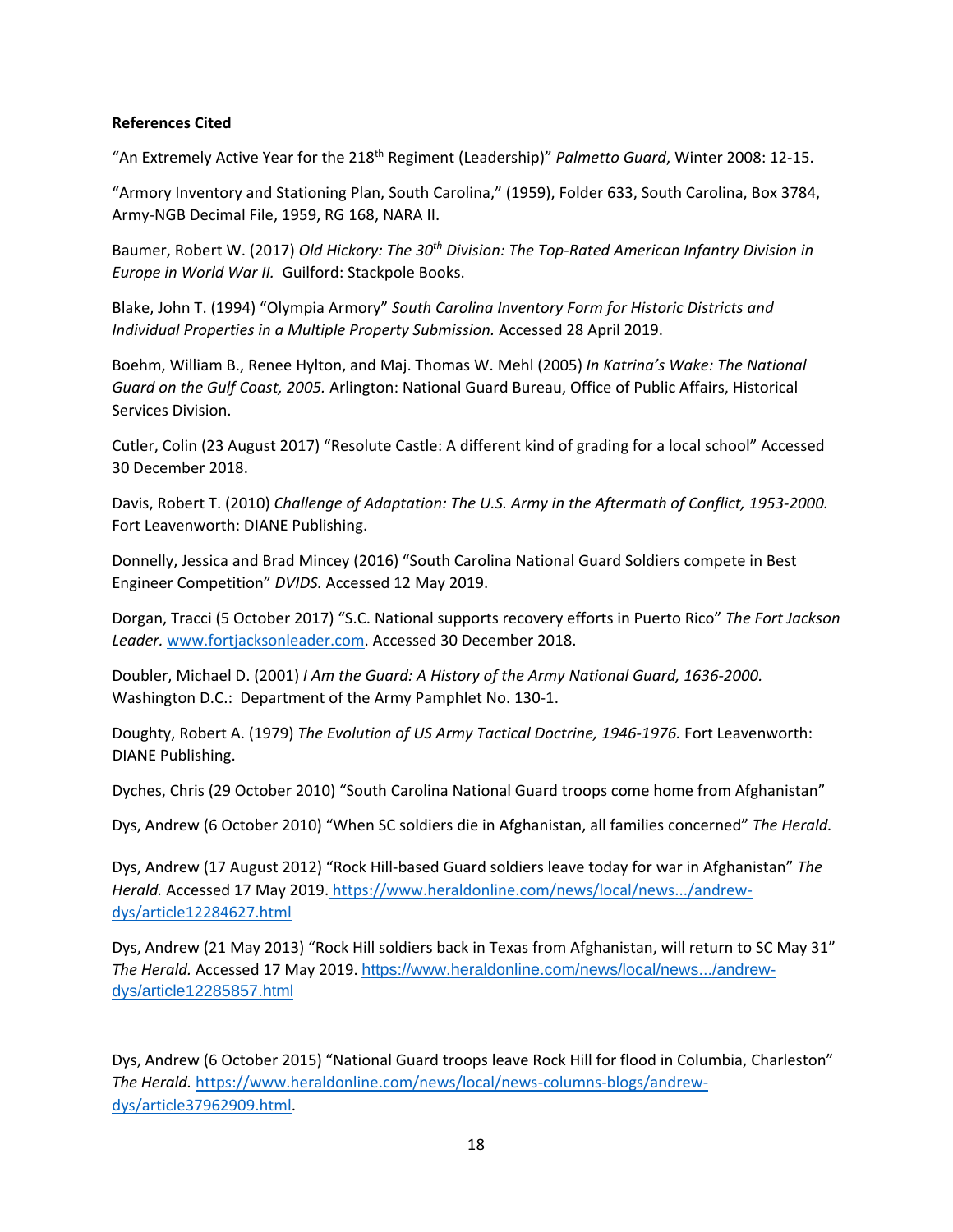Dys, Andrew (11 September 2018) "Hundreds of York, Chester, Lancaster National Guard deploy for Hurricane Florence" *The Herald.* https://www.hearldonline.com/news/local/article218182070.html. Accessed 30 December 2018.

Dys, Kevin (17 February 2014) "Rock Hill‐based National Guard unit gets new commander" *The Herald* https://www.thestate.com/news/local/military/article13838369.html

"Guardsmen Prepare To Leave for Fort Stewart" (1959) *The Clinton Chronicle 60.26.*

Jacobs, Jeffrey A (1994) "The Future of the Citizen‐Soldier Force: Issues and Answers" *Military Studies. 8.*

James Michael Butler Collection (AFC/2001/001/89255), Veterans History Project, American Folklife Center, Library of Congress.

Kugler, Richard L. (2008) "Case Study in Army Transformation: Creating Modular Forces" *Case Studies in National Security Transformation. No. 14.* Prepared by the Center for Technology and National Security Policy.

"Lineage and Honors Information. Engineers" Accessed 19 April 2019. https://history.army.mil/html/forcestruc/lineages/branches/eng/0178enbn.htm

Owens, Stephen (Brad). Interview with Rachel Morgan. October 17, 2018. Transcript. SCARNG Archives and Environmental Server, McCrady Training Center, Eastover, South Carolina.

Paschal, Hardy (2007) "178th Engineer Battalion" *Palmetto Guard Family Magazine, Winter 2007,* 15.

Paschal, Hardy (2007) "218th Has Demanding & Exciting Year" *Palmetto Guard Family Magazine, Winter 2007,* 14.

Plaag, Eric W. (2011) *Historical Survey and Evaluation of 15 SCARNG Armory Complexes, South Carolina.* Prepared for the South Carolina Army National Guard.

Rhodes, Gwen R. (1988) *South Carolina Army National Guard.* Dallas: Taylor Publishing Company.

"S.C. Guard remembers fallen; 16 killed since 2001; 19,000 have been deployed overseas" (26 May 2017). https://thetandd.com/news/s-c-guard-remembers-fallen-killed-since-have-beendeployed/article\_c89967d5-8631-5124-9c80-71bda31aafd2.html. Accessed December 30, 2018.

"S.C. National Guard heads to Vermont to aid cleanup" (7 September 2011) *Associated Press.* https://www.postandcourier.com/sc‐national‐guard‐heads‐to‐vermont‐to‐aid‐ cleanup/article\_76e39533‐c4ad‐5cf1‐972‐150f3d46027f.html. Accessed 18 April 2019.

Shealy, Todd. Interview with Josi Ward. October 9, 2018. Transcript. SCARNG Archives and Environmental Server, McCrady Training Center, Eastover, South Carolina.

Smith, Steven. Interview with Josi Ward. October 9, 2018. Transcript. SCARNG Archives and Environmental Server, McCrady Training Center, Eastover, South Carolina.

"South Carolina artist designs patriotic panther logo for National Guard units" (27 May 2012) *Augusta Chronicle.*

South Carolina Office of the Adjutant General (2018) *Fiscal Year 2017‐18 Accountability Report.*